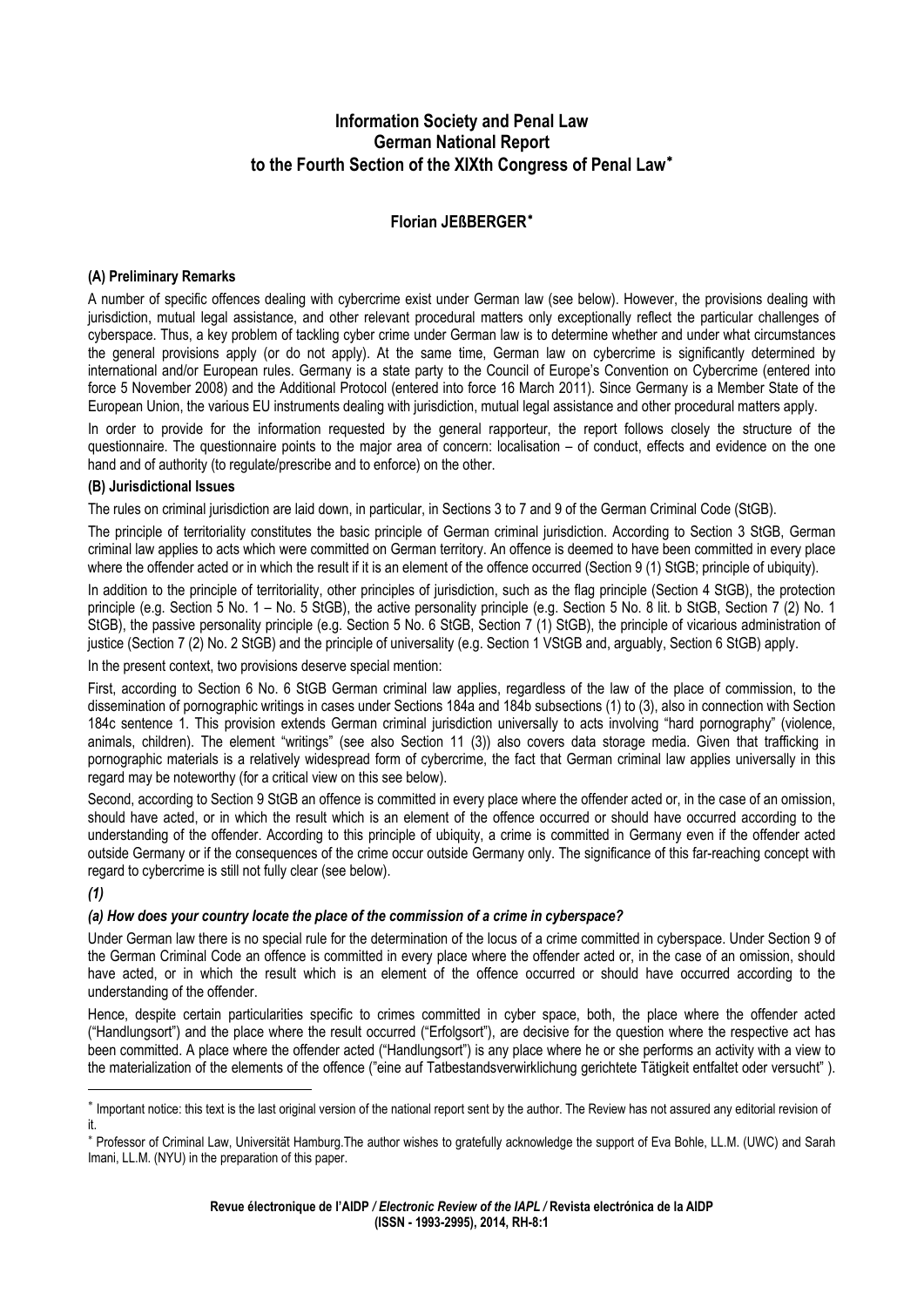For instance, a person who uploads data to the internet from outside Germany does, as a rule, not establish such a "Handlungsort" in Germany. In this case only the place in the country where the offender is physically present at the time of uploading the data defines the place where the offender acted ("Handlungsort"). This assumption holds true even for the scenario that the data is provided for cognition specifically on German territory and it holds true regardless whether the server to which the data is uploaded is located abroad or in Germany.

The question, whether and to what extent a place of result ("Erfolgsort") in the above-mentioned sense can be assumed for crimes committed in cyberspace has not yet been answered conclusively and hence remains contentious. There is agreement that result crimes ("Erfolgsdelikte") have a place of commission at the place where the result occurs; for instance, defamation ("Beleidigung") which is a crime under Section 185 StGB is committed wherever the victim perceives the defamatory information - regardless of whether the offender acts via the internet or via any other means of communication. According to the majority view, this rule is applicable also to crimes of concrete endangerment ("konkrete Gefährdungsdelikte"). Here, a place of result ("Erfolgsort" ) is established where the concrete endangerment of the legally protected interest ("Rechtsgut") is caused.

Whether this equally applies to offences of abstract endangerment ("abstraktes Gefährdungsdelikt"), is a matter of dispute; the German Federal Court of Justice (Bundesgerichtshof) left this point open (see below). The question is relevant in our context since a significant number of internet-specific crimes are construed as crimes of abstract endangerment. According to some authors, offences of abstract endangerment have a locus delicti at every place where the abstract endangerment potentially can transform into a real (concrete) danger. Other authors argue that offences of abstract endangerment have no place of result at all.

For another type of offences, which, in a way, are located between offences of abstract endangerment and offences of concrete endangerment, the so-called offences of "abstract-concrete endangerment", the German Federal Court of Justice (Bundesgerichtshof) held in a landmark decision of 12 December 2000 ("Toeben", BGHSt 46, 212), that the crime of "incitement to hatred" ("Volksverhetzung", Section 130) may be qualified as a territorial offence ("Inlandstat") even if the offender physically acted abroad only.

There is agreement in German scholarship that the general principles of jurisdiction need to be adjusted to the specific circumstances of cyberspace. It should be noted that, for instance, the application of the general provisions and principles concerning the establishment of the locus delicti may lead to a de facto universal reach of German criminal law under the principle of territoriality – universal jurisdiction in disguise. Considerations based on international law related and practical reasons as well as on principles of criminal law mandate a restrictive interpretation and application of the jurisdictional rules: according to what specific criteria, however, is a matter of dispute. Suggestions include technology-based criteria (e.g. push- vs. pull technologies), contentbased criteria (such as the language of an information distributed via internet), perpetrator-based criteria (such as the mens rea), or the general requirement of an additional link of the crime to Germany.

#### *(b) Does your national law consider it necessary and possible to locate the place where information and evidence is held? Where is the information that one can find on the web? Is it where the computer of the user is physically present? Is it there where the provider of the network has its (legal or factual) seat? Which provider? Or is it the place where the individual who made the data available? If these questions are not considered to be legally relevant, please state why.*

With regard to the necessity to locate the place where information and evidence is held, two perspectives should be distinguished:

The first perspective concerns the question whether and in what regard the location of information and evidence is relevant from a jurisdictional point of view. From this perspective, as a rule, the location of information/evidence is not decisive. Whether the offence is covered by the ambit of German criminal law depends on where the offender acted or where the result, if any, occurred. If the offender physically acted on German territory, German criminal law applies regardless of the fact whether the information is located on a server in Germany or abroad.

The second perspective concerns the relevance of the location of information from a procedural/ evidentiary point of view. From this perspective, the location of information/ evidence is decisive. As will be explained in more detail below, German authorities are entitled to procedural measures only with regard to information/evidence which is located on German territory. For instance, a seizure or a data query concerning information located on a server outside Germany would be illegal since this would violate the sovereignty of the state where the server is located. A major practical problem concerns the fact that it is often difficult to determine *where* specific information is located.

#### *(2) Can cyber crime do without determination of the locus delicti in your criminal justice system? Why (not)?*

Generally, the determination of the locus delicti is indispensible for the determination of the applicability of German criminal law (see above) based on the principle of territoriality pursuant to Section 3 and 9 StGB. While German criminal law applies to all offences committed on German territory, it applies to extraterritorial offences only under specific circumstances set out, in particular, in Sections 4 to 7 of the German Criminal Code.

However, the precise determination of the place of commission is, from a practical point of view, not necessary in those cases where German criminal law is applicable also to extraterritorial behaviour anyway. If the other jurisdictional requirements (e.g. German nationality of the offender or victim, specific crimes listed in Sections 5 and 6) are met, then German criminal law applies regardless of the place of commission. It should be noted, however, that as a matter of procedural law, the determination of the place of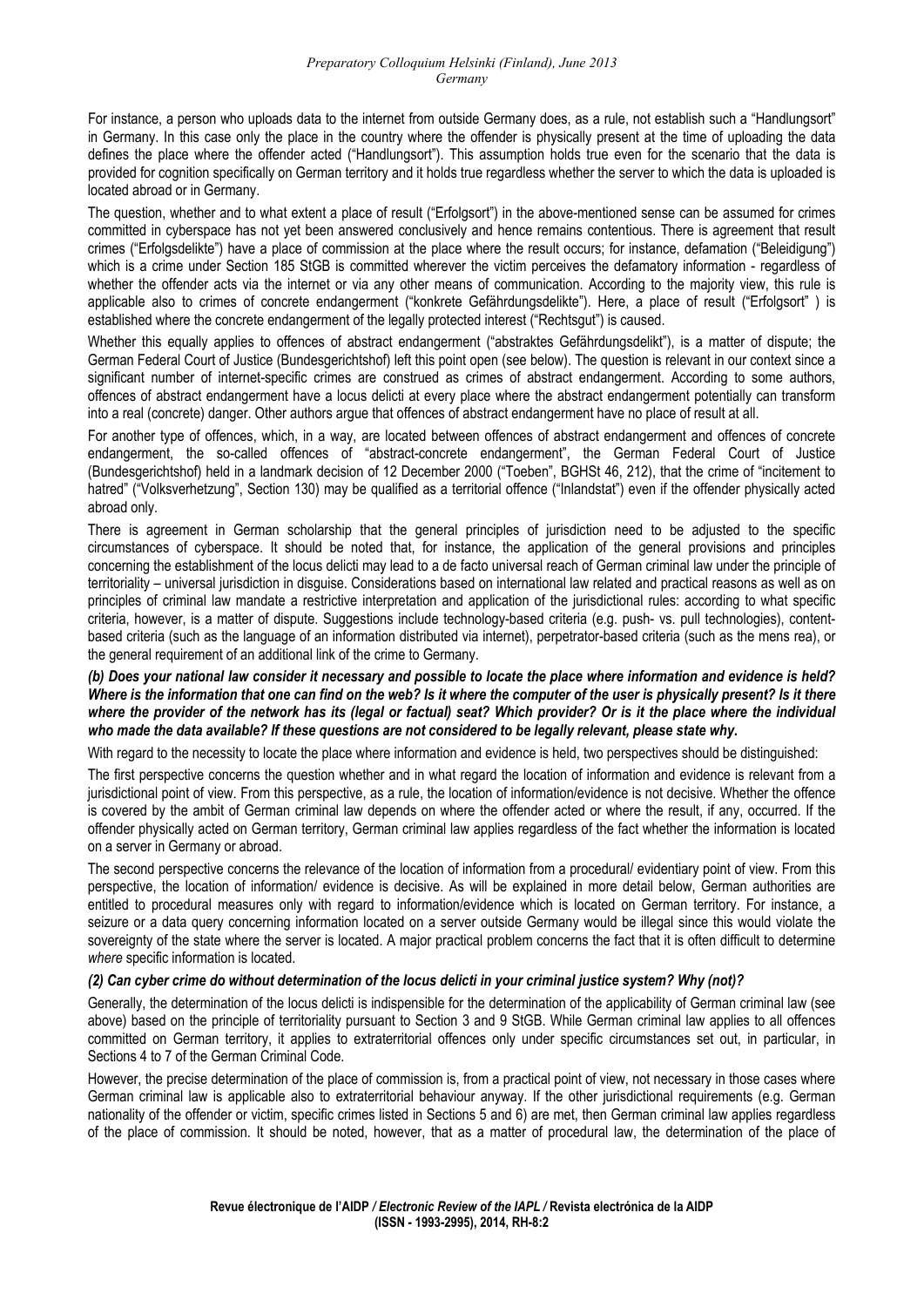commission may still be relevant in those cases (see Section 153c of the Code of Criminal Procedure, providing for prosecutorial discretion in cases of extraterritorial jurisdiction).

#### *(3) Which jurisdictional rules apply to cyber crime like hate speech via internet, hacking attacks on computer systems etc? If your state does not have jurisdiction over such offences, is that considered to be problematic?*

There are no specific jurisdictional rules applicable to crimes of hate speech (sec. 130) or hacking attacks (secs. 202a, 202b, 202c, 303a, 303b); for the general rules, see above.

#### *(4) Does your national law provide rules on the prevention or settlement of conflicts of jurisdiction? Is there any practice on it?*

There are no specific rules in German law which deal with the prevention or settlement of conflicts of jurisdiction.

However, the *ne bis in idem* principle (which provides for a very rudimental mechanism of conflict resolution: first come first serve) applies with regard to prosecutions in other EU-Member States. Furthermore, on the level of procedural law, Section § 153c of the German Code of Criminal Procedure discharges mandatory prosecution with regard to crimes committed abroad. This allows for prosecutorial discretion also taking account of the fact that the same offence has been or is being prosecuted in another jurisdiction.

Beyond that, and while Germany is not a state party to the Council of Europe's Convention on the Transfer of Proceedings in Criminal Matters of 15 May 1972, a number of international instruments are applicable which implement consultation mechanisms with a view to the settlement of conflicts of jurisdiction (e.g. Article 21 UNTOC, Article 22(5) CCC).

#### *(5) Can cyber crime do without jurisdictional principles in your criminal justice system, which would in essence mean that national criminal law is applicable universally? Should this be limited to certain crimes, or be conditional on the basis of a treaty?*

According to the majority of writers in Germany, the unilateral extension of the applicability of domestic laws is possible, however, only within the boundaries of international law. Also the German Federal Court of Justice emphasized that the sovereignty of other states and the principle of non-intervention are to be respected. Most writers agree that, from the perspective of (customary) international law, true or so-called unconditional universal jurisdiction is warranted only with regard to genocide, crimes against humanity, and war crimes. While, theoretically, it would be an option to agree on a universal treaty providing for (universal) jurisdiction over cybercrime, there is agreement that, as things stand now, universal jurisdiction over cybercrime (which does not, say amount to a war crime at the same time) would not be in conformity with international law. Furthermore, the simple fact that it is difficult to determine the locus delicti of crimes committed in cyberspace is certainly no convincing argument to allow for universal jurisdiction. Also, according to many writers, a treaty-based exercise of jurisdiction (which can per definitionem apply only *inter partes*) is not (or only in the very rare cases of truly universal treaties) to be mixed up with universal, geographically unrestricted jurisdiction.

Thus, from the perspective of international law, universal jurisdiction extends to cybercrime only exceptionally, if at all (possibly regarding cyberwarfare/war crimes and incitement to genocide).

Given this, Section 6 No. 6 StGB (see above; which has been enacted in 1940 before the background of the 1910 Convention) has to be interpreted restrictively and in conformity with international law ("völkerrechtskonforme Reduktion").

### **(C) Substantive Criminal Law and Sanctions**

There is a number of specific offences under German law which may be classified as "cyber crime"-offences. According to the protected legal interests these offences can be categorized as follows:[1](#page-2-0)

- offences protecting the integrity of ICT-systems (e.g. §§ 202a, 202b, 205; 303a, 303b, 303c, 202c);
- offences protecting privacy (inter alia §§ 202, 203, 206);
- offences protecting property against attacks using false computer data ("Identitätsdiebstahl und –missbrauch"); §§ 263a, 265a, 269, 270, 274);
- offences protecting against illegal content (pornography, hate crimes, inter alia §§ 184 et seg.; 86 ff., 130, 284); and
- offences protecting intellectual property rights (§§ 106, 108a, 108b UrhG).

**Which cyber crime offences under your national criminal justice system do you consider to have a transnational dimension? To what extent do definitions of cyber crime offences contain jurisdictional elements? To what extent do general part rules on commission, conspiracy or any other form of participation contain jurisdictional elements?** 

While, by their very character and given the global nature of cyberspace, cybercrimes certainly have a transnational dimension, under German law "cyber crime offences" (see above) do not expressly include a transnational element in the definition of the offence. Generally, the definitions of crimes in German law do contain jurisdictional elements only exceptionally (see for example Section 86(1): "disseminates within Germany"). As a rule, the jurisdictional reach of the offences under German law unfolds only if the definitions of crimes are read together with the general rules on jurisdiction (Sections 3 et seq.).

<span id="page-2-0"></span> 1 Cf. *Sieber*, Gutachten (2012); *Vervaele*, Annex 1 (2012).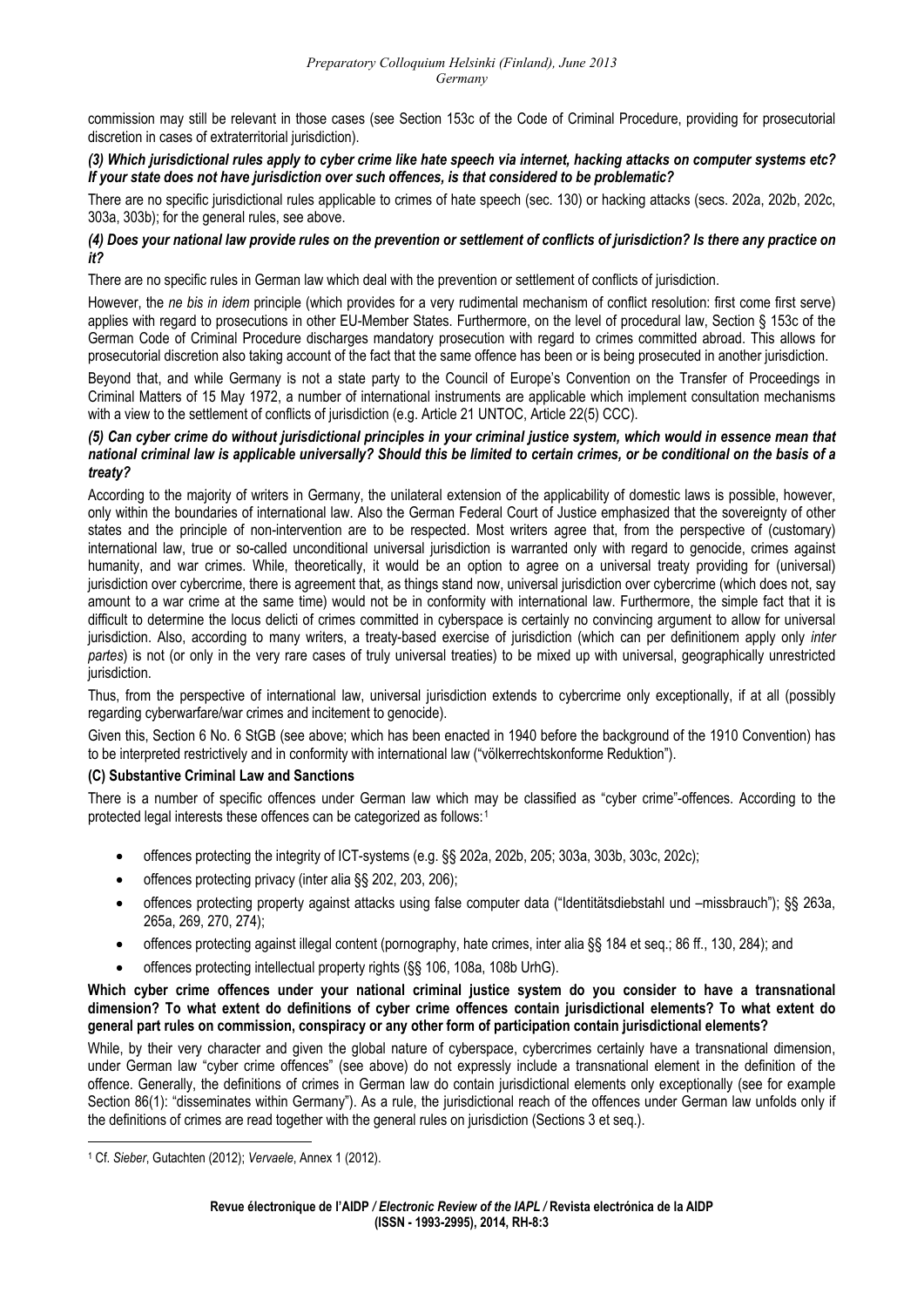#### **Do you consider cyber crime offences a matter that a state can regulate on its own? If so, please state how a state may do that. If not, please state why it cannot do that.**

Every state is entitled to regulate cyber crime offences on its own. Of course, the general limitations on criminalizing human behaviour apply; in our context and in addition to limitations which derive from criminal law principles, principles of international law (see above) are of particular significance for the limitation of the authority to regulate. Ultimately, however, it is not so much a legal but a practical matter that international harmonisation and cooperation should be integral parts of a strategy to combat cybercrime.

#### **Does your national criminal law provide for criminal responsibility for (international) corporations/providers? Does the attribution of responsibility have any jurisdictional implications?**

German criminal law does not provide for the criminal responsibility of corporations (but see for "administrative responsibility", Section 130 of the Gesetz über Ordnungswidrigkeiten).

(Non-criminal) liability of providers is regulated in Sections 7 et seq of the Telemedia Act. According to Section 7 so-called contentproviders shall be responsible for their own information which they keep ready for use. Sections 8 and 9 contain specific rules for socalled access-providers, hosting-providers, and caching and proxy-providers. Access-providers are not responsible for external content that they transmit/ communicate/ convey through an electronic communication network or to which they merely offer access provided they did not initiate the transmission or select the addressee of the transferred content and did not select or alter the transferred information.

Hosting providers are not responsible for external information that they host for users provided they do not have knowledge of illegal conduct or information and in case of claims for compensatory damages did not have knowledge of facts or circumstances that make the illegal act or information apparent, or [they are equally not responsible] provided they took action without any further hesitation in order to remove the information or close the access to this information as soon as they had knowledge.

Attention should also be paid to the provisions of the European Council's and Parliament's e-commerce directive 2000/31/ of 8 June 2000 ("Richtlinie über den elektronischen Geschäftsverkehr"); it entails grounds for exclusion of criminal responsibility that are relevant throughout the European Union including Germany, namely the exclusion of criminal responsibility for access providers and the limitation of liability for hosting-providers to cases of actual knowledge (Art. 14).

#### **(D) Cooperation in Criminal Matters**

In Germany, the law on mutual legal assistance is laid down in the Act on International Cooperation in Criminal Matters of 23 December 1982 (IRG).

According to its Section 1 (3), provisions of international treaties take precedence over the provisions of the IRG. Thus, in principle, the Act becomes relevant only where international agreements do not exist or are not directly applicable. International treaties within the meaning of Section 1 (3) IRG mean bilateral agreements, in particular with non-European states,[2](#page-3-0) multilateral agreements on mutual legal assistance, in particular within the Council of Europe<sup>[3](#page-3-1)</sup> and the European Union,<sup>[4](#page-3-2)</sup> as well as conventions on specific

<span id="page-3-0"></span><sup>&</sup>lt;sup>2</sup> E.g. Treaty of 19 July 1966 between the Federal Republic of Germany and the Republic of Tunisia concerning Extradition and Mutual Legal Assistance in Criminal Matters; Treaty between the Federal Republic of Germany and Canada concerning Extradition of 11 July 1977 as amended by the Supplementary Treaty of 13 May 2002; Treaty of 20 June 1978 between the United States of America and the Federal Republic of Germany as amended by the Supplementary Treaties of 21 October 1986 and 18 April 2006; Treaty of 14 April 1987 between Australia and the Federal Republic of Germany concerning Extradition; Treaty of 21 June 2001 between the Federal Republic of Germany and the Republic of India on Extradition; Treaty of 14 October 2003 between the Federal Republic of Germany and the United States of America on Mutual Legal Assistance in Criminal Matters as amended by the Supplementary Treaty of 18 April 2006; Treaty of 13 May 2002 between Canada and the Federal Republic of Germany on Mutual Assistance in Criminal Matters; Agreement between the European Union and Japan on Mutual Legal Assistance in Criminal

<span id="page-3-1"></span>Matters, 30 November 2009, OJ 2010 L 39/20; see Hackner/Schierholt Internationale Rechtshilfe in Strafsachen, 2. Auflage (2012), marg. no. 10.<br><sup>3</sup> E.g. European Convention on Extradition of 13 December 1957; European Conve Convention on the Transfer of Sentenced Persons of 21 March 1983; some of them supplemented by additional protocols and bilateral additional conventions.

<span id="page-3-2"></span><sup>4</sup> E.g. Council Act of 29 May 2000 establishing in accordance with Article 34 of the Treaty on European Union the Convention on Mutual Assistance in Criminal Matters between the Member States of the European Union; Council Framework Decision of 13 June 2002 on the European Arrest Warrant and the Surrender Procedures between Member States; Council Framework Decision of 22 July 2003 on the execution in the European Union of orders of freezing property or evidence; Council Framework Decision of 24 February 2005 on the application of the principle of mutual recognition to financial penalties; Council Framework Decision of 18 December 2006 on simplifying the exchange of information and intelligence between law enforcement authorities of the Member States of the European Union; Council Framework Decision of 18 December 2008 on the European evidence warrant for the purpose of obtaining objects, documents and data for use in proceedings in criminal matters; see also Convention implementing the Schengen Agreement of 14 June 1985 between the Governments of the States of the Benelux Economic Union, the Federal Republic of Germany and the French Republic on the gradual abolition of checks at their common borders of 19 June 1990 and the Convention on the stepping up of cross-border cooperation, particularly in combating terrorism, cross-border crime and illegal migration of 27 May 2005 (Prüm Convention) whose core elements were picked up by Council Decision of 23 June 2008 on the implementation of Decision 2008/615/JHA on the stepping up of cross-border cooperation, particularly in combating terrorism and cross-border crime; *Hackner/Schierholt*  Internationale Rechtshilfe in Strafsachen, 2. Auflage (2012), marg. no. 10.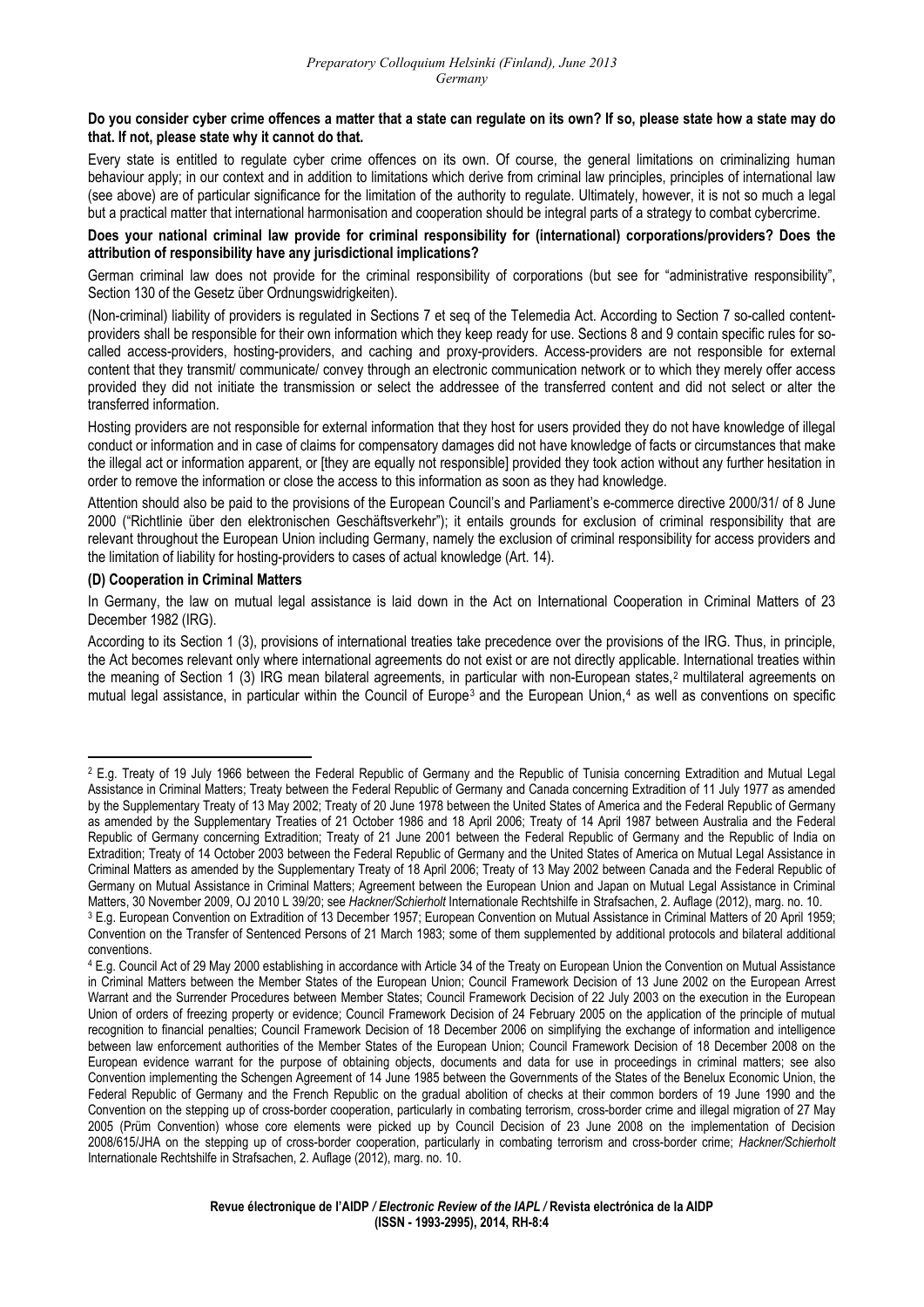offences.[5](#page-4-0) For cooperation in criminal proceedings involving a member state of the European Union the IRG applies; Section 1 (4) IRG. The rules of the IRG are further specified by the Government in (non-binding) guidelines concerning transnational cooperation in criminal matters ("Richtlinien für den Verkehr mit dem Ausland in strafrechtlichen Angelegenheiten" (RiVASt) as amended on 19 December 2012).

#### **(1) To what extent do specificities of information technology change the nature of mutual assistance?**

The proliferation and enhancement of information technologies affect the character of mutual legal assistance in two directions: On the one hand, information technology, in particular the World Wide Web, challenges traditional mutual legal assistance mechanisms by simply increasing opportunities to commit crimes with a transnational dimension. As a result and against the background that the competence of German authorities is generally confined to German territory, police and prosecutorial authorities have to rely to a growing extent on mutual legal assistance and transnational cooperation in criminal matters. Given the "volatility" of the data, the considerable length of time that such mutual assistance procedures can take is a problem. On the other hand, information technology provides for new means and mechanisms of (transnational) investigation and prosecution, such as the electronic transfer of documents, the electronic management of files and documents (Sections 77a, b IRG), and audio-visual interrogations (Section 61c IRG).

**(2)** 

# **(a) Does your country provide for the interception of (wireless) telecommunication? Under which conditions?**

### **(b) To what extent is it relevant that a provider or a satellite may be located outside the borders of the country?**

The interception of telecommunications is provided for in section 100a of the German Code of Criminal Procedure (StPO). Accordingly, telecommunications may be intercepted and recorded without knowledge of the person(s) concerned if certain facts give rise to the suspicion that a person has committed a serious criminal offence (see Subs. 2), the offence is of particular gravity in the individual case, and other means of establishing the facts or determining the defendant's whereabouts would be much more difficult or offer no prospect of success. "Telecommunications" within the meaning of this provision include modern forms of communication such as text messages (SMS/MMS) and communication via the internet.

The surveillance of specific phases of email exchange (i.e. during a communication process still in action; "real time") is only permitted under the strict conditions of Section 100a (1). During other phases only a seizure pursuant to Section 94 et seq. StPO is admissible.<sup>[6](#page-4-1)</sup> In this context, we also have to mention Section 110 (3) StPO. It regulates a search and seizure of storage media that are spatially separated (but located within German territory).

While Section 100a allows for the interception and recording of the content of telecommunications, the generation of call data ("Telekommunikationsverbindungsdaten") is regulated in Sections 100g and 100h of the Code of Criminal Procedure. The procedural conditions for an order pursuant to Section 100a StPO are laid down in Section 100b StPO.

Section 110 of the Telecommunications Act (TGK) together with the Telecommunications

Interception Ordinance (TKÜV) regulate if and to what extent telecommunication companies being under the obligation to cooperate have to take measures for the implementation of surveillance action or the issuance of information.

Section 4 TKÜV is to be taken into consideration regarding any communication containing

a foreign element: Where the telecommunications system recognizes as part of normal operational procedures that the terminal equipment using the identification to be intercepted is located abroad, the telecommunication shall not be covered, unless the telecommunication to be intercepted is diverted or forwarded to a telecommunications connection or a storage facility located in Germany. Pursuant to Section 4 (2) 1, however, the telecommunication shall be covered if it originates from a telecommunications connection that is not known to the authorized body and is destined for a foreign call number cited in the judicial order.

#### **(c) Does your national law provide for mutual legal assistance concerning interception of telecommunication? Did your country conclude international conventions on it?**

Generally, a German prosecutor/investigator must not access a server/provider/data

storage which is located outside German territory. In this case, a request for legal assistance is required. An exception from this rule is contained in Article 32 CCC regarding publicly available (open source) computer data.

Requests to intercept telecommunications can be dealt with according to section 59 IRG and according to specific provisions in a treaty. The details are spelled out in No. 77a of the (Government) guidelines concerning transnational cooperation in criminal matters ("Richtlinien für den Verkehr mit dem Ausland in strafrechtlichen Angelegenheiten").[7](#page-4-2)

<span id="page-4-0"></span> 5 E.g. European Convention on the Suppression of Terrorism of 27 January 1977; United Nations Convention of 20 December 1988 against Illicit Traffic in Narcotic Drugs and Psychotropic Substances; Convention of 26 July 1995 Drawn Up on the Basis of Article K.3 of the Treaty on European Union on the Protection of the European Communities' financial Interests; Convention on Cybercrime of 23 November 2001 and its Additional Protocol Concerning the Criminalisation of Acts of a Racist and Xenophobic Nature Committed through Computer Systems of 28 January 2003.

<span id="page-4-1"></span><sup>6</sup> See BVerfGE 124, 43 = NJW 2009, 2431; BGH NJW 2010, 1297; dissenting opinion for cases where the email is still or again with the provider, BGH NJW 2009, 1828 (§§ 99, 100 StPO).

<span id="page-4-2"></span><sup>7</sup> No. 77a RiVaSt (Überwachung des Telekommunikationsverkehrs) reads: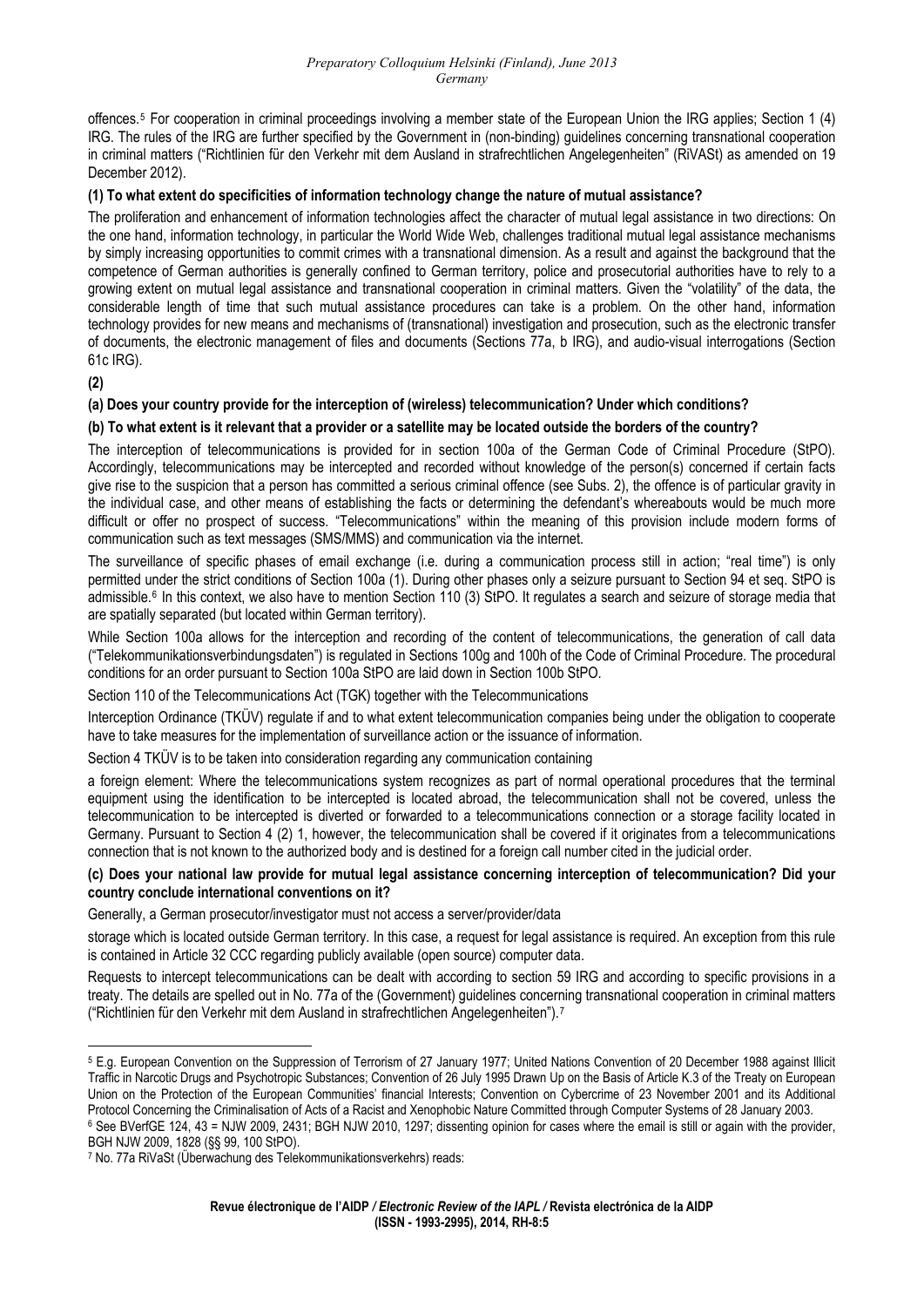In addition, the following treaty provisions, in particular, apply: Articles 17 to 20 of the EU Convention on Mutual Legal Assistance between Member States, which are further specified in a number of bilateral treaties, Article 34 CCC, and Article 12 of the bilateral treaty between the United States of American and Germany. In the context of seizures of emails, further international legal agreements may play into it: i.e. Art. 29, 31 and 32 CCC, which contain legal mutual assistance regulations for the securing and seizure of locked/ backed up computer data.

Furthermore, for the territory of the European Union, the Council's Framework decision 2003/577/JHA of 22 July 2003 on the execution in the European Union of orders freezing property or evidence which is implemented into German law in Sections 94, 97 IRG, as well as the Council Framework Decision 2008/978/JHA of 18 December 2008 on the European Evidence Warrant for the purpose of obtaining objects, documents and data for use in proceedings in criminal are to be mentioned.

#### *(3) To what extent do general grounds for refusal apply concerning internet searches and other means to look into computers and networks located elsewhere?*

There are no specific provisions regulating grounds for refusal with regard to internet searches etc. The general regulations on legal mutual assistance remain applicable. Therefore, in cases where a request for mutual assistance regarding a search (and seizure) of computers and/or networks that are located abroad is issued, conditions in accordance with German criminal procedural standards for permitting such a search have to be followed accordingly.

In this regard it is to be acknowledged that so-called covert online searches for criminal proceedings/prosecution, i.e. a single search of a computer while using the connected data line as well as a long-term surveillance of the computer's operation are illegal and inadmissible since there is no specific enabling legislation (different for online searches for preventive purposes, which is permissible under specific legislation, see e.g. Section 20k BKAG; Art. 34d BayPAG).

Section 100a StPO is not applicable, since an online search does not equal a surveillance of telecommunications; the same holds true for Section 102 StPO since an online search normally is covert, while Section 102 StPO does not fit for these kind of investigative methods (see BGHSt 51, 211 and BVerfG NJW 2008, 820).

Outgoing requests for search and seizure are measured against No. 114 RiVASt. Under certain conditions and within the territory of the EU, the prerequisite of dual criminality for incoming requests can be waived, see Section 94 IRG.

#### *(4) Is in your national law the double criminality requirement for cooperation justified in situations in which the perpetrator caused effects from a state in which the conduct was allowed into a state where the conduct is criminalised?*

According to the principle of double criminality, the act of the offender that constitutes the grounds for the request, must be subject to criminal liability in the requested state as well. Therefore what matters is the legal situation in the requesting as well as in the requested state. If neither the requested nor the requesting state is the state on which territory the offender acted, it is irrelevant from the perspective of double criminality whether the offender's behaviour was legal or not under the law of the state in which the offender acted.

(2) Über die Erkenntnisse aus einer in einem deutschen Ermittlungsverfahren durchgeführten Telekommunikationsüberwachung kann unter den Voraussetzungen des § 59 IRG zusammenfassend

Auskunft erteilt werden, wenn die Auskünfte wegen derselben Tat oder einer anderen, in § 100a StPO bezeichneten Straftat, erbeten werden (§§ 77 IRG, 477 Absatz 2 Satz 2 StPO). Kopien der Protokolle der Telekommunikationsüberwachung, umfassende Vermerke über den Gesprächsinhalt oder der Aufzeichnungsbänder dürfen entsprechend den Voraussetzungen des Absatzes 1 herausgegeben werden, wenn die Auskünfte wegen derselben Tat oder einer anderen, in § 100a StPO bezeichneten Straftat, erbeten werden (§§ 77 IRG, 477 Absatz 2 Satz 2 StPO).

(3) Auskünfte über Telekommunikationsverbindungen (§§ 100g, h StPO) können unter den Voraussetzungen des § 66 IRG herausgegeben werden. Im Hinblick auf die sich aus § 101 StPO ergebende Benachrichtigungspflicht gilt Absatz 1 entsprechend.

(4) Wird eine zuständige Behörde gemäß Artikel 20 Absatz 2 und 3 des Übereinkommens vom 29. Mai 2000 ü ber die Rechtshilfe in Strafsachen zwischen den Mitgliedstaaten der Europä ischen Union (EURhÜ bk 2000) darüber unterrichtet, dass der ersuchende Staat Telekommunikationsverkehr einer Zielperson im Hoheitsgebiet Deutschlands überwacht, so beantragt sie unverzü glich beim Gericht festzustellen, dass die Voraussetzungen für eine Überwachung der Telekommunikation nach den §§ 100a, 100b StPO vorliegen. Sollte über den Antrag nicht innerhalb der Frist von 96 Stunden entschieden werden, so verlangt sie eine Fristverlängerung gemäß Artikel 20 Absatz 4a iv EU-RhÜbk 2000."

<sup>&</sup>lt;u> 1989 - Andrea Santa Andrea Andrea Andrea Andrea Andrea Andrea Andrea Andrea Andrea Andrea Andrea Andrea Andr</u> "(1) Ersuchen, die auf die Durchführung einer Überwachung des Telekommunikationsverkehrs gerichtet sind, können sowohl vertraglos (§ 59 Absatz 1 IRG) als auch auf der Grundlage einer völkerrechtlichen Vereinbarung nach § 1 Absatz 3 IRG erledigt werden. Zulässig ist die Überwachung des Telekommunikationsverkehrs gemaß § 77 IRG nach Maßgabe der Bestimmungen der StPO (§§ 100a, 100b, 101).

Soweit sich aus einer Vereinbarung nicht etwas anderes ergibt oder die Stellung von Bedingungen bei Übermittlung von Erledigungsstücken nicht ausreicht, muss die ausländische Behörde zusichern, dass a) die Voraussetzungen der Telefonüberwachung vorlägen, wenn diese im ersuchenden Staat durchgeführt werden müsste, b) die gewonnenen Erkenntnisse nur zur Aufklärung der in dem Ersuchen genannten Straftat(en) verwendet werden und c) die Überwachungsprotokolle vernichtet werden, sobald sie zur Strafverfolgung nicht mehr erforderlich sind. Die Bewilligungsbehörde kann darüber hinaus die Zusicherung fordern, dass d) die Gegenseitigkeit verbürgt ist und e) der ersuchende Staat die Kosten der Maßnahme trägt. Der ersuchende Staat ist darauf hinzuweisen, dass die deutsche Staatsanwaltschaft gemäß § 101 StPO die Beteiligten von der Maßnahme zu unterrichten hat, sobald diese beendet ist und die Benachrichtigung ohne Gefährdung des Untersuchungszwecks, der öffentlichen Sicherheit und von Leib und Leben einer Person möglich ist. Der ersuchende Staat ist darauf hinzuweisen, dass nach Ablauf einer zu bestimmenden Frist davon ausgegangen wird, dass eine Benachrichtigung erfolgen kann, falls nicht entgegenstehende Tatsachen vor Fristablauf mitgeteilt werden.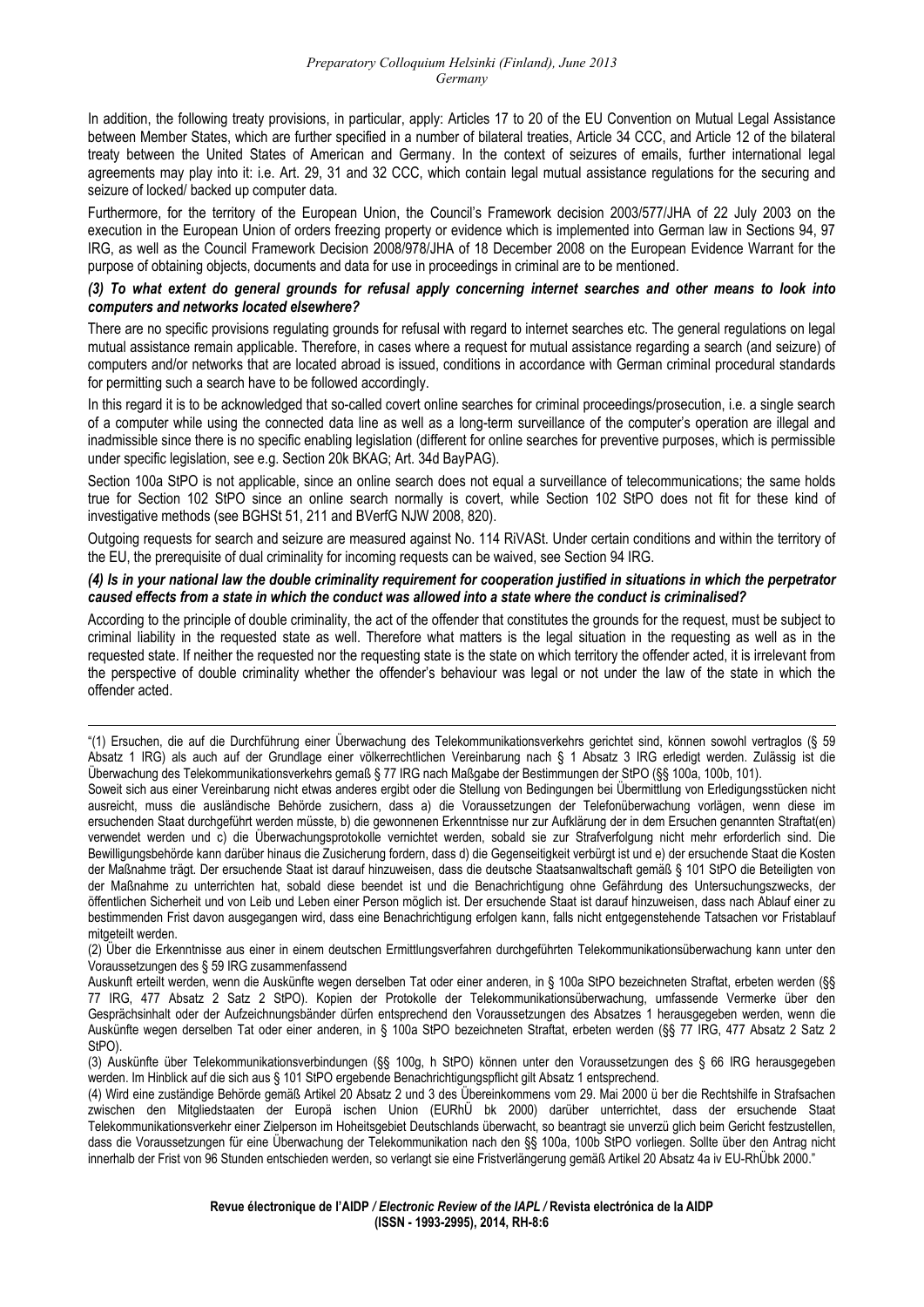*(5) Does your national law allow for extraterritorial investigations? Under which conditions? Please answer both for the situation that your national law enforcement authorities need information as when foreign authorities need information available in your state.* 

*(6) Is self service (obtaining evidence in another state without asking permission) permitted? What conditions should be fulfilled in order to allow self service? Please differentiate for public and protected information. What is the both (active and passive) practice in your country?* 

#### *(7) If so, does this legislation also apply to searches to be performed on the publicly accessible web, or in computers located outside the country?*

Extraterritorial investigation by (criminal) law enforcement agencies is only admissible if and to the extent that the state on whose territory these measures are to be carried out, permits them explicitly or at least condones them. This holds true regardless of whether it is about a constellation where German officials investigate on foreign territory or whether foreign officials act on German territory. Regarding the territory of other EU Member States, Art. 89 of the Treaty on the Functioning of the European Union stipulates that the Council, acting in accordance with a special legislative procedure, shall lay down the conditions and limitations under which the competent authorities of the Member States referred to in Articles 82 and 87 may operate in the territory of another Member State in liaison and in agreement with the authorities of that State.

Art. 32 CCC includes relevant regulations for the permission of extraterritorial investigation in the area of cyber crime crimes committed on the Internet. Thereafter a contracting party may, without the authorisation of another Party: a) access publicly available (open source) stored computer data, regardless of where the data is located geographically; or b) access or receive, through a computer system in its territory, stored computer data located in another Party, if the Party obtains the lawful and voluntary consent of the person who has the lawful authority to disclose the data to the Party through that computer system. Some argue that at least for the first two exceptions, these shall be applicable not only between the contracting parties but also deemed valid in terms of customary international law.

In addition it is to be emphasized again that covert online searches continue to be inadmissible due to a lack of enabling legislation in German law (see above). Hence it cannot be requested in the framework of legal mutual assistance.

*(8) Is your country a party to Passenger Name Record (PNR) (financial transaction, DNA-exchange, visa matters or similar) agreements? Please specify and state how the exchange of data is implemented into national law.* 

*Does your country have an on-call unit that is staffed on a 24/7 basis to exchange data? Limit yourself to the issues relevant for the use of information for criminal investigation.* 

*(9) To what extent will data referred to in your answer to the previous question be exchanged for criminal investigation and on which legal basis?* 

*To what extent does the person involved have the possibility to prevent/ correct/delete information? To what extent can this information be used as evidence? Does the law of your country allow for a Notice and Takedown of website containing illegal information? Is there a practice? Does the seat of the provider, owner of the site or any other foreign element play a role?* 

Regarding these issues, German law is sigificantly determined by European law.

Between the EU and the USA as well as Australia Passenger Name Records Agreements were concluded that henceforth provide the legal grounds for data transfer by airline companies to the respective domestic/ foreign authorities. Regarding Germany, the agreement of 26 July 2007 between the European Union and the USA on the processing of flight passenger data and the transfer of such data by the airlines to the United States Department of Homeland Security (DHS), has been approved through a respective Act.<sup>[8](#page-6-0)</sup> The specific modalities governing the transfer of passenger name records do not stem directly from the agreement itself but from a US attached communication addressed to the EU. Neither the PNR agreement between Germany and the USA nor the PNR agreement between the EU and Australia provide for subjective rights of the concerned persons; those can be found, however, in European law.[9](#page-6-1)

An agreement that contains regulations on the exchange of all relevant data such as DNA-profiles, fingerprints and car license data for the purpose of criminal investigations and prosecution is the so-called Prüm treaty enacted on 26 November 2006.[10](#page-6-2)

<span id="page-6-0"></span><sup>8</sup> BGBl. II 2007 S. 1978; BT-Drs. 826/07 vom 14.11.2007, S. 3; for the legal opinion of the federal government pertaining to the question, whether these treaties required ratification by all member states of the EU, see BT-Drucks. 17/7312 of 14 October 2011, pp. 21. BGBl. II 2007 S. 1978; BT-Drs. 826/07 vom 14 November 2007, S. 3.

<span id="page-6-1"></span><sup>9</sup> Council Framework Decision 2008/977/JHA of 27 November 2008 on the protection of personal data processed in the framework of police and judicial cooperation in criminal matters [in Germany not yet implemented]; Art 8 ECHR; Art 16 of the Treaty on the Functioning of the European Union; Art 8 Charter of Fundamental Rights of the European Union.

These PNR-agreements are particularly criticized for reasons related to data protection.

<span id="page-6-2"></span><sup>10</sup> Treaty of 27 May 2005 between the Kingdom of Belgium, the Federal Republic of Germany, the Kingdom of Spain, the French Republic, the Grand Duchy of Luxemburg, the Kingdom of the Netherlands and the Republic of Austria on the stepping up of cross-border cooperation,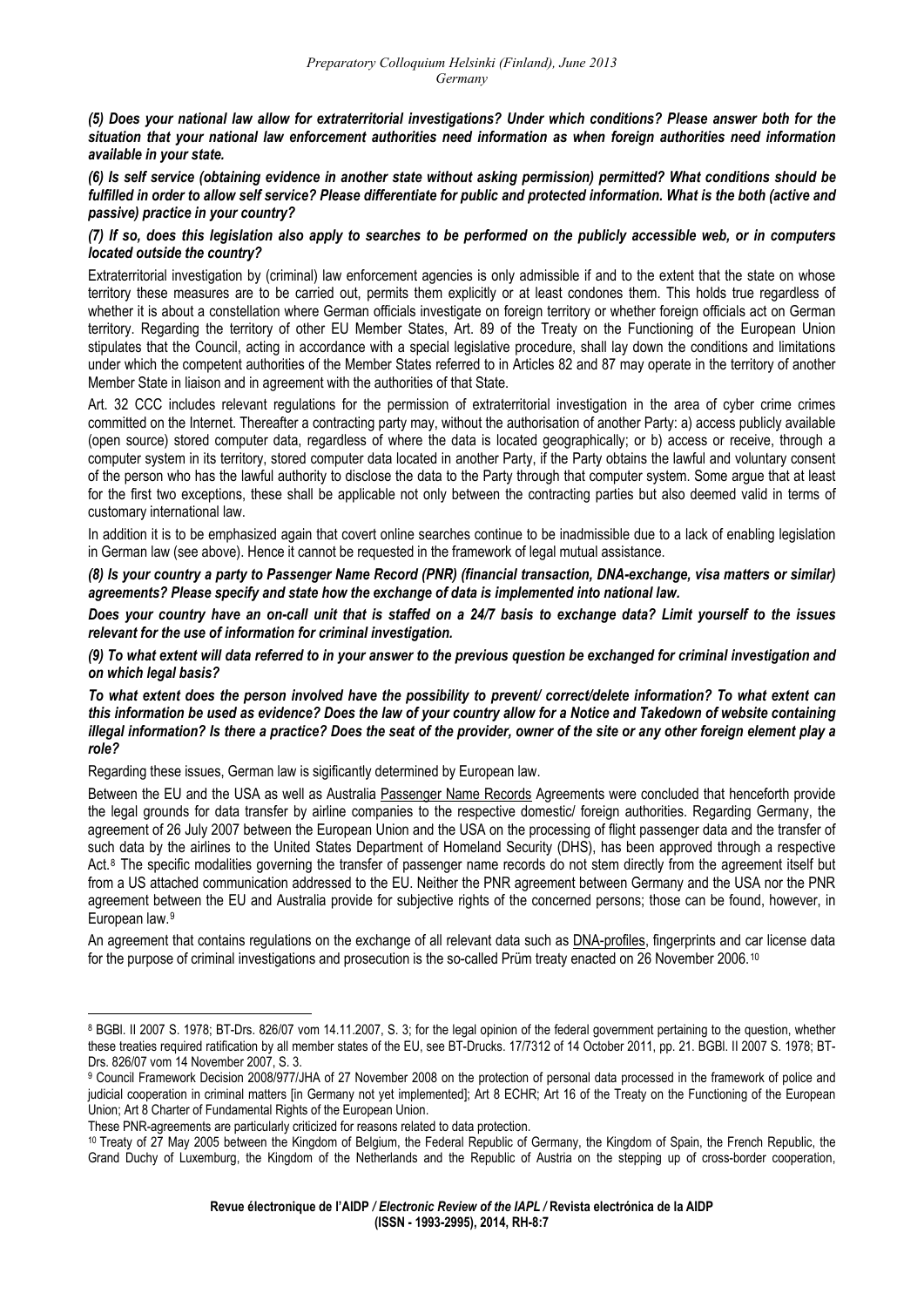The essential regulations of this treaty were transferred into the legal framework of the EU by Council Decision 2008/615/JHA of 23 June 2008 on the stepping up of cross-border cooperation, particularly in combating terrorism and cross-border crime.[11](#page-7-0) The Prüm Treaty as well as the Council's decision 2008/615/JHA of 23 June 2008 arrange for the establishment of national data storage, that then could be accessed by all contracting parties and member states respectively within a so-called hit/no-hit procedure.

There is a close connection to Council Framework Decision 2006/960/JHA of 18 December 2006 on simplifying the exchange of information and intelligence between the law enforcement authorities of the Member States of the European Union, which by now is implemented into German law, Sections 92 et seqq. IRG.

Following the model of the Prüm treaty, the agreement of 1 October 2008 between the government of the Federal Republic of Germany and the United States of America on enhancing cooperation in preventing and combating serious crime was concluded.[12](#page-7-1) This agreement stipulates the automatic comparison of pseudonomized DNA reference data with DNA-profiles and fingerprints. Individual rights of the persons involved pertaining to the rectification, erasure, or blocking of data that is either inaccurate or incomplete are not included in the agreement; only the contracting parties have such rights pursuant to Art. 14.

With the agreement of 28 June 2010 between the European Union and the USA on the processing and transfer of Financial Messaging Data for the purpose of a terrorist finance tracking program there is an international treaty that concerns the exchange of data related to financial transactions (also known as the SWIFT agreement). Art. 16 of the agreement provides for the right of the concerned person to seek the rectification, erasure, or blocking of his or her personal data processed by the U.S. Treasury Department pursuant to this Agreement, where the data are inaccurate or the processing contravenes this agreement.

In Art. 4 of the agreement of 25 June 2003 between the EU and the USA on mutual legal assistance, another provision on the identification of bank information can be found. Moreover, similar provisions can be found in Art. 18 of the agreement of 11 October 2010 between the EU and Japan on mutual legal assistance in criminal matters (only in regard to bank accounts) and Art 9bis of the agreement of 14 October 2003 between Germany and the USA on mutual legal assistance in criminal matters (determination of bank information).

There exists a 24/7 contact point in Germany. The contact point is located at the Federal

Criminal Police Office ("Bundeskriminalamt").

#### *(10) Do you think an international enforcement system to implement decisions (e.g. internet banning orders or disqualifications) in the area of cyber crime is possible? Why (not)?*

#### *(11) Does your country allow for direct consultation of national or international databases containing information relevant for criminal investigations (without a request)?*

Generally, information exchange and data requests on a transnational level are only possible within the legal framework of mutual legal assistance. However, there are certain international agreements that provide for direct access to certain data storages without further reference to mutual legal assistance. In that context, we have for instance the above-mentioned Prüm treaty, the respective Council Decision 2008/615/JI of 23 June 2008, and the data exchange agreement between Germany and the USA [establishment of national data storage with DNA-profiles, fingerprints et cetera and the request according to the hit/no-hit procedure, yet in cases of a (anonymous) hit then on the basis of mutual legal assistance].

Other important information systems include the Schengen information system (police information and query system for tracing persons and property, certain national offices have access to the data), the VISA information system (between others, an instrument for fighting fraud, visa issuance authorities and certain national offices as well as Europol shall have access), Eurodac (central data storage within the framework of the asylum system, amelioration of inter-operationality with SIS and VIS are intended, access by criminal law enforcement agencies and Europol shall be provided), the Europol Information system [securing of personal (dactyloscopic data and DNA-profiles) e.g. as well as offence-relevant data, inputting and access by the respective national office (in Germany the BKA - Federal Criminal Police Office) and liaison officer, analysis system] and the customs information system (central data storage, in which under specific/ certain conditions personal data could be secured; access in particular to customs, but also other national offices).

Moreover, based on the Framework Decision on the organisation and content of the exchange of information extracted from criminal records between Member States and Council Decision 2009/316/JI on the establishment of the European Criminal Records Information System (ECRIS), which are both implemented in German law with the law of 15 December 2011, with effect from 27 April 2012 (BGBl. 2011 I S. 2714, an integration of criminal records within the EU took place (at present no online-access as yet to the records of other national states is possible; system of mutual electronic information and requests).

<sup>&</sup>lt;u> 1989 - Andrea Santa Andrea Andrea Andrea Andrea Andrea Andrea Andrea Andrea Andrea Andrea Andrea Andrea Andr</u> particularly in combating terrorism, cross-border crime and illegal migration: also known as "Schengen III"; see for domestic implementation in Germany BGBl. 2006 II S. 626; 2007 II S. 626, 857, 1420; 2010 II S. 870; 2006 I S. 1458.

<span id="page-7-0"></span><sup>11</sup> See also BGBl. 2009 I S. 2507.

<span id="page-7-1"></span><sup>12</sup> Treaty Law of 1 September 2009, BGBl. 2009 II S. 1010; Implementation Act of 11 September 2009, BGBl. 2009 I S. 2998.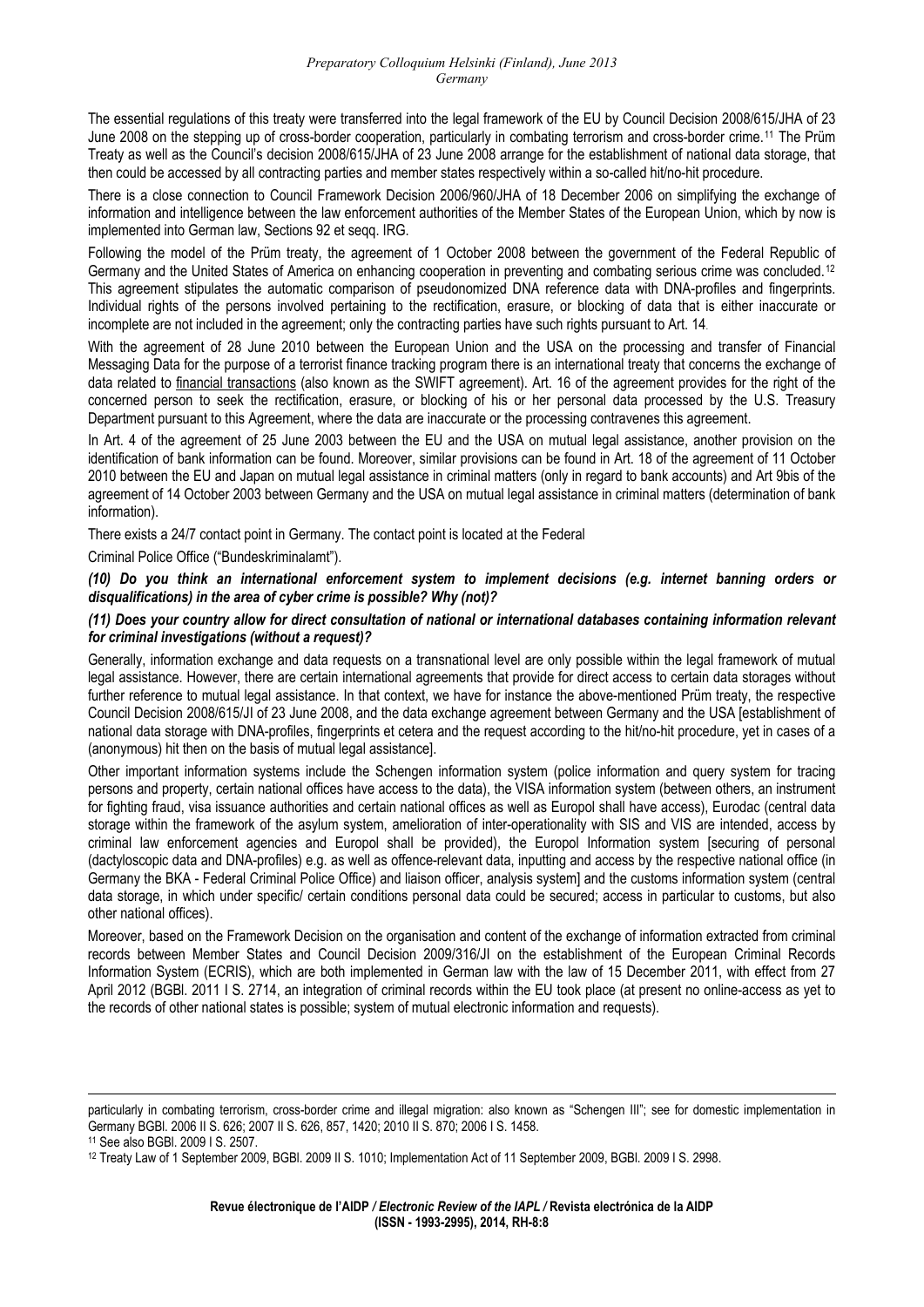#### *(12) Does your state participate in Interpol/Europol/Eurojust or any other supranational office dealing with the exchange of information? Under which conditions?*

Germany as a member of the EU partakes in Europol as well as Eurojust.[13](#page-8-0)

The national contact point for the European police office "Europol" is at the Federal Criminal Police Office (BKA), which also serves as the central office for Interpol, to which Germany also belongs. Pursuant to Section 74 (3) IRG, Sections 14 (1) 1 No. 2 and 15 (1)- (3) provides the the BKA with authority for data transfer, public announcement and identification (see also Nos. 123 and 125 RiVASt).

#### **(E) Human Rights Concerns**

*Which human rights or constitutional norms are applicable in the context of criminal investigations using information technology? Is it for the determination of the applicable human rights rules relevant where the investigations are considered to have been conducted? How is the responsibility or accountability of your state involved in international cooperation regulated? Is your state for instance accountable for the use of information collected by another state in violation of international human rights standards?* 

German law enforcement agencies, generally but also when taking action that involve modern information and electronic investigation technologies are legally bound by (national) constitutional (Grundgesetz – GG) as well as international human rights instruments, regardless of whether the respective measures are taken on German soil or (exceptionally) outside German territory.

The application of information technologies is an area of high human rights sensibility, in particular regarding the privacy of correspondence, posts and telecommunications provided for in Art 10 GG, the right to the inviolability of the home, Art. 13 GG and the right to confidentiality and integrity of IT systems pursuant to Art. 2 (1) in connection with Art. 1 (1) GG (see also Art 16 of the Treaty on the Functioning of the European Union, Art 8 ECHR, Art 8 Charta of Fundamental Rights of the European Union). In 2008 in a seminal decision, the Federal Constitutional Court presented a kind of new basic right, i.e. the right of integrity and confidentiality of computer systems ("Grundrecht der Integrität und Vertraulichkeit von Computersystemen", (BVerfGE 120, 274). As a consequence of the general guarantee of human dignity, so the German Federal Constitutional Court argues, the core area of private life must not to be investigated, especially not by electronic investigation methods.<sup>[14](#page-8-1)</sup>

Another question, however, is the responsibility for human rights violations by foreign authorities in the context of mutual legal assistance.

Furthermore, it is questionable if information that is retrieved by foreign authorities while committing human rights violations can be presented in criminal proceedings in Germany. Concerning interrogations, it should be noted that addressees of Section 136a StPO are German authorities responsible for criminal prosecution; however, evidence that is retrieved by private persons (and foreign interrogation officers respectively) under circumstances that constitute a flagrant violation of human dignity (such as torture) cannot be used (OLG Hamburg NJW 2005, 2326. 2329). The threshold for a prohibition against the use of the retrieved information is apparently relatively high.

#### **(F) Future Developments**

#### *Modern telecommunication creates the possibility of contacting accused, victims and witnesses directly over the border. Should this be allowed, and if so, under which conditions? If not, should the classical rules on mutual assistance be applied (request and answer) and why?*

The immediate communication with persons residing in another country is regulated by No. 121 RiVASt. Accordingly, German enforcement agencies in criminal matters are allowed to communicate with persons residing in a foreign state – regardless of whether that person is German or of another nationality – in writing or by phone, only when the foreign state in question does not deem such an act as interference with its sovereign rights.

#### *Is there any legal impediment under the law of your country to court hearings via the screen (skype or other means) in transnational cases? If so which? If not, is there any practice?*

Generally, regarding the interrogation of a witness during the trial period, an interrogation "via the screen" would be in conflict with the fundamental principle of presentation of evidence before the deciding judges ("Unmittelbarkeitsprinzip"). A notable exception hereto can be found in Section 247a StPO, which stipulates an audiovisual interrogation of a witness. For cases with a nexus to another state, Section 247a (1) together with Section 251 (2) No. 2 StPO are relevant.

According to these provisions, an audiovisual interrogation is admissible when witnesses or expert witnesses cannot be expected to attend trial due to the long distance under equal consideration of the value of his or her testimony.

<span id="page-8-0"></span><sup>&</sup>lt;sup>13</sup> In this matter see in particular the Implementation Act on the Council decision 2009/ 371/JI of 6 April 2009 establishing the European Police Office (Europol-Gesetz of 16 December 1997 and the Implementation Act on the Council decision (2002/187/JHA) of 28 February 2002 setting up Eurojust with a view to reinforcing the fight against serious crimes of 12 May 200; not yet implemented: the Council decision of 16 December 2008 on the strengthening of Eurojust and amending draft of the implementation act BT-Drucks. 17/8728.

<span id="page-8-1"></span><sup>14</sup> *Vogel* ZIS 2012, 480, 482 with further references, in particular BVerfGE 109, 279; 113, 348; BVerfGE 129, 208.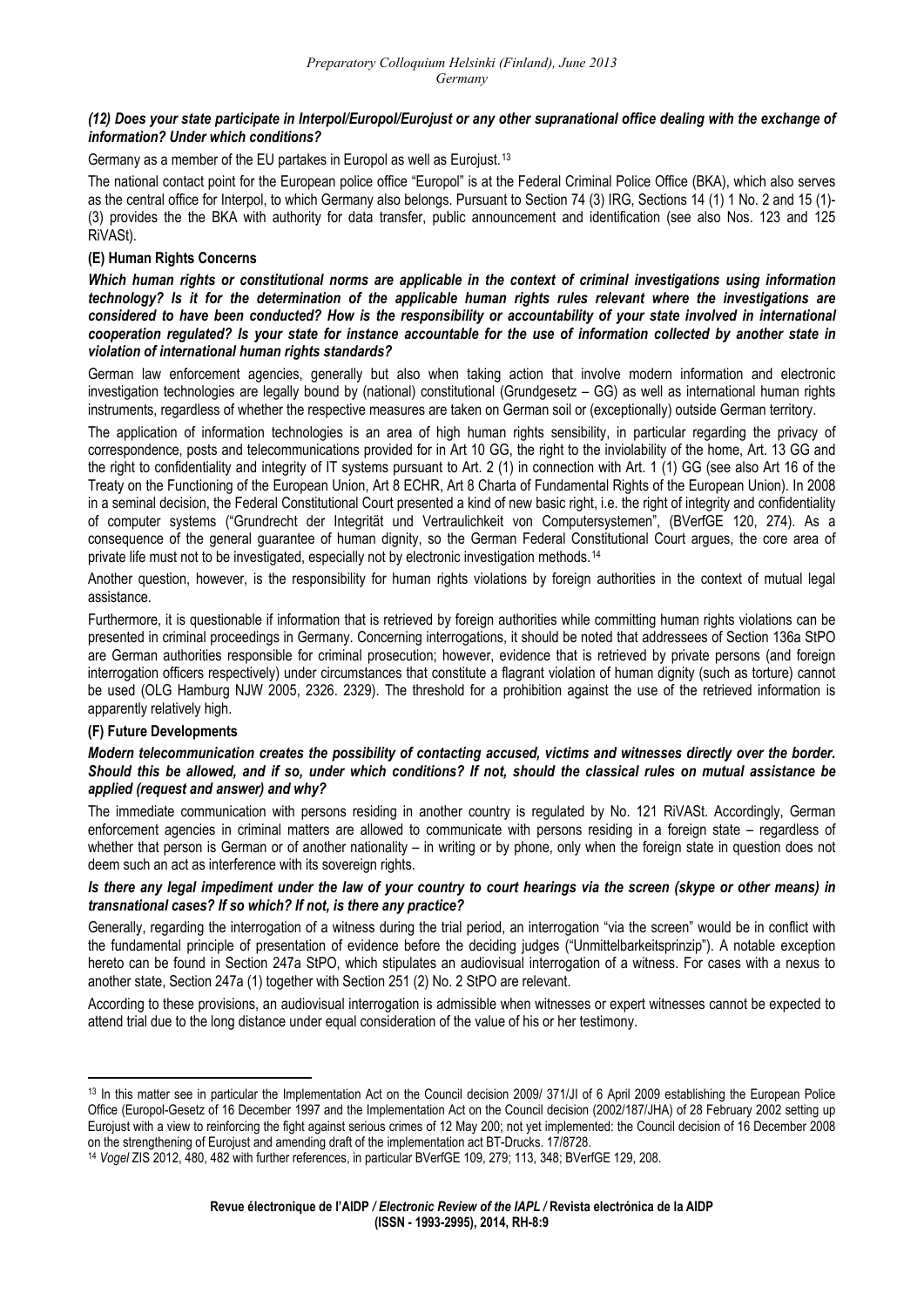The obligation to be present at all times during the trial, Section 231 StPO, prohibits an interrogation of the accused via the screen. Exceptions can be made only in proceedings with minor charges. Moreover, there are certain scenarios where for a certain period of time the proceedings can continue without the accused being present. However, an audiovisual interrogation is not envisaged in these cases. Section 247a StPO is applicable exclusively for witnesses, not for the accused.

Art. 10 (9) of the European agreement on mutual legal assistance offers the possibility to interrogate the accused via video conference.

Generally a rather careful/ sensible usage of these new technologies is warranted. Advantages may be the acceleration of proceedings, e.g. the higher quality of evidence in contrast to the reading of interrogation protocols and the possibility for the accused to claim his or her right to confrontation. However, there are substantial downsides to this: what is lost is the possibility of getting a close impression of the person which would otherwise (i.e. when the person is present) be attainable.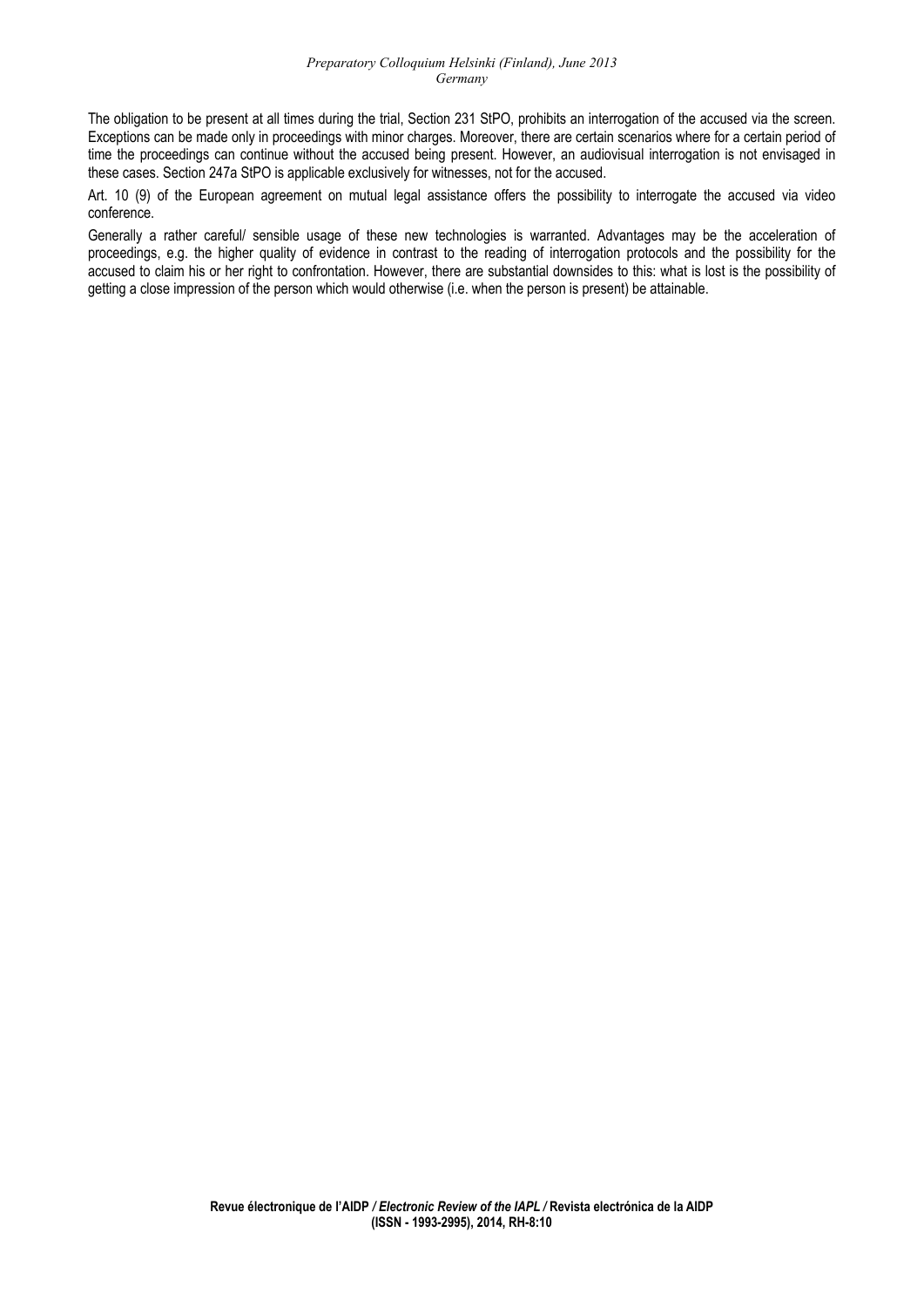# **Appendix 1: Statutes**

### **Criminal Code** (Strafgesetzbuch – StGB)

*Full citation: Criminal Code in the version promulgated on 13 November 1998, Federal Law Gazette [Bundesgesetzblatt] I p. 3322, last amended by Article 8 of the Law of 8 April 2013, Federal Law Gazette I p. 734* 

### **Section 3**

# **Applicability to Domestic Acts.**

German criminal law shall apply to acts, which were committed domestically.

# **Section 4**

### **Applicability to Acts on German Ships and Aircraft.**

German criminal law shall apply, regardless of the law of the place where the act was committed, to acts which are committed on a ship or in an aircraft, which is entitled to fly the federal flag or the national insignia of the Federal Republic of Germany.

### **Section 5**

#### **Acts Abroad Against Domestic Legal Interests.**

German criminal law shall apply, regardless of the law of the place the act was committed, to the following acts committed abroad:

- 1. preparation of a war of aggression (Section 80);
- 2. high treason (Sections 81 to 83);
- 3. endangering the democratic rule of law:
	- (a) in cases under Sections 89 and 90a subsection (1), and Section 90b, if the perpetrator is a German and has his livelihood in the territorial area of applicability of this law; and
	- (b) in cases under Sections 90 and 90a subsection (2);
- 4. treason and endangering external security (Sections 94 to 100a);
- 5. crimes against the national defense:
	- (a) in cases under Sections 109 and 109e to109g; and

(b) in cases under Sections 109a, 109d and 109h, if the perpetrator is a German and

- has his livelihood in the territorial area of applicability of this law;
- 6. abduction and casting political suspicion on another (Sections 234a, 241a), if the act is directed against a person who has his domicile or usual residence in Germany;
- 6a. child stealing in cases under Section 235 subsection (2), no. 2, if the act is directed against a person who has his domicile or usual residence in Germany;
- 7. violation of business or trade secrets of a business located within the territorial area of applicability of this law, an enterprise, which has its registered place of business there, or an enterprise with its registered place of business abroad, which is dependent on an enterprise with its registered place of business within the territorial area of applicability of this law and constitutes with it a group:
- 8. crimes against sexual self-determination:
	- (a) in cases under Section 174 subsections (1) and (3), if the perpetrator and the person, against whom the act was committed are Germans at the time of the act and have their livelihoods in Germany; and
	- (b) in cases under Sections 176 to 176b and 182, if the perpetrator is a German;
- 9. termination of pregnancy (Section 218), if the perpetrator at the time of the act is a German and has his livelihood in the territorial area of applicability of this law;
- 10. false unsworn testimony, perjury and false affirmations in lieu of an oath (Sections 153 to 156) in a proceeding pending before a court or other German agency within the territorial area of applicability of this law, which is competent to administer oaths or affirmations in lieu of an oath;
- 11. crimes against the environment in cases under Sections 324, 326, 330 and 330a, which were committed in the area of Germany's exclusive economic zone, to the extent that international conventions on the protection of the sea permit their prosecution as crimes;
- 11a. crimes under Section 328 subsection (2), nos. 3 and 4 subsections (4) and (5), also in conjunction with Section 330, if the perpetrator is a German at the time of the act;
- 12. acts, which a German public official or a person with special public service obligations commits during his official stay or in connection with his duties;
- 13. acts committed by a foreigner as a public official or as a person with special public service obligations;
- 14. acts which someone commits against a public official, a person with special public service obligations, or a soldier in the Federal Armed Forces during the discharge of his duties or in connection with his duties;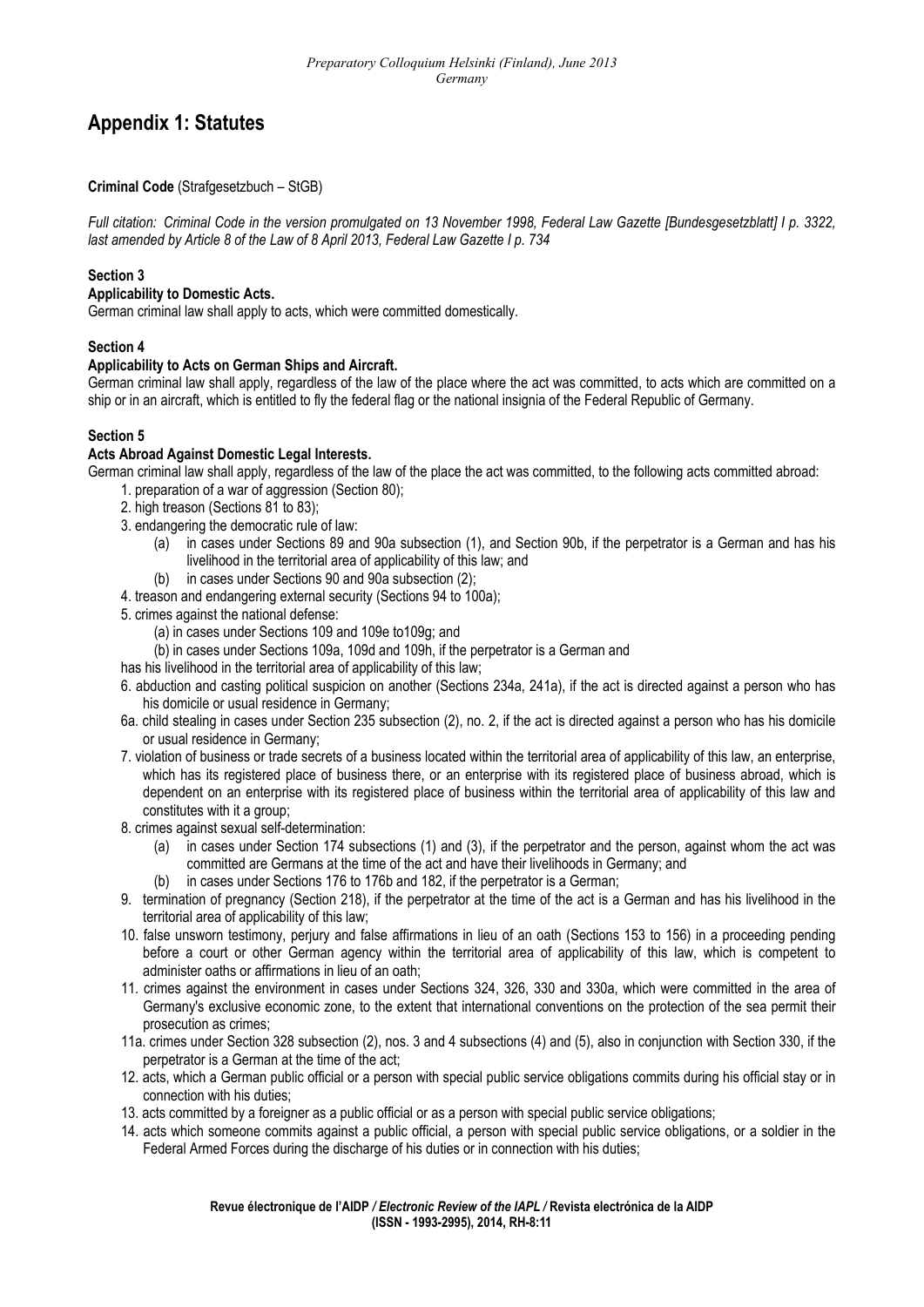- 14a. bribery of a member of parliament (Section 108e) if the perpetrator is a German at the time of the act or the act was committed in relation to a German;
- 15. trafficking in organs (section 18 of the Transplantation Law), if the perpetrator is a German at the time of the act.

### **Section 6**

### **Acts Abroad Against Internationally Protected Legal Interests.**

German criminal law shall further apply, regardless of the law of the place of their commission, to the following acts committed abroad:

- 1. (deleted)
- 2. serious criminal offences involving nuclear energy, explosives and radiation in cases under Sections 307 and 308 subsections (1) to (4), Section 309 subsection (2) and Section 310;
- 3. assaults against air and sea traffic (Section 316c);
- 4. trafficking in human beings for sexual exploitation and for exploitation of workforce, as well as promotion of human trafficking (Sections 232 to 233a);
- 5. unauthorized distribution of narcotics;
- 6. dissemination of pornographic writings in cases under Sections 184a and 184b subsections (1) to (3), also in connection with Section 184c sentence 1;
- 7. counterfeiting of money and securities (Sections 146, 151 and 152), payment cards and blank Eurochecks (Section 152b subsections (1) to (4), as well as their preparation (Sections 149, 151, 152 and 152b subsection (5);
- 8. subsidy fraud (Section 264);
- 9. acts which, on the basis of an international agreement binding on the Federal Republic of Germany, shall also be prosecuted if they are committed abroad.

### **Section 7 Applicability to Acts Abroad in Other Cases.**

(1) German criminal law shall apply to acts, which were committed abroad against a German, if the act is punishable at the place of its commission or the place of its commission is subject to no criminal law enforcement.

(2) German criminal law shall apply to other acts, which were committed abroad if the act is punishable at the place of its commission or the place of its commission is subject to no criminal law enforcement and if the perpetrator:

- 1. was a German at the time of the act or became one after the act; or
- 2. was a foreigner at the time of the act, was found to be in Germany and, although the Extradition Act would permit extradition for such an act, is not extradited, because a request for extradition is not made, is rejected, or the extradition is not practicable.

#### **Section 9 Place of the Act.**

(1) An act is committed at every place the perpetrator acted or, in case of an omission, should have acted, or at which the result, which is an element of the offense, occurs or should occur according to the understanding of the perpetrator.

(2) Incitement or accessoryship is committed not only at the place where the act was committed, but also at every place where the inciter or accessory acted or, in case of an omission, should have acted or where, according to his understanding, the act should have been committed. If the inciter or accessory in an act abroad acted domestically, then German criminal law shall apply to the incitement or accessoryship, even if the act is not punishable according to the law of the place of its commission.

#### **Section 86**

### **Dissemination of propaganda material of unconstitutional organisations**

(1) Whosoever within Germany disseminates or produces, stocks, imports or exports or makes publicly accessible through data storage media for dissemination within Germany or abroad, propaganda material

- 1. of a political party which has been declared unconstitutional by the Federal Constitutional Court or a political party or organisation which has been held by final decision to be a surrogate organisation of such a party;
- 2. of an organisation which has been banned by final decision because it is directed against the constitutional order or against the idea of the comity of nations or which has been held by final decision to be a surrogate organisation of such a banned organisation;
- 3. of a government, organisation or institution outside the Federal Republic of Germany active in pursuing the objectives of one of the parties or organisations indicated in Nos 1 and 2 above; or
- 4. propaganda materials the contents of which are intended to further the aims of a former National Socialist organisation, shall be liable to imprisonment not exceeding three years or a fine.

(2) Propaganda materials within the meaning of subsection (1) above shall only be written materials (section 11(3)) the content of which is directed against the free, democratic constitutional order or the idea of the comity of nations.

(3) Subsection (1) above shall not apply if the propaganda materials or the act is meant to serve civil education, to avert unconstitutional movements, to promote art or science, research or teaching, the reporting about current or historical events or similar purposes.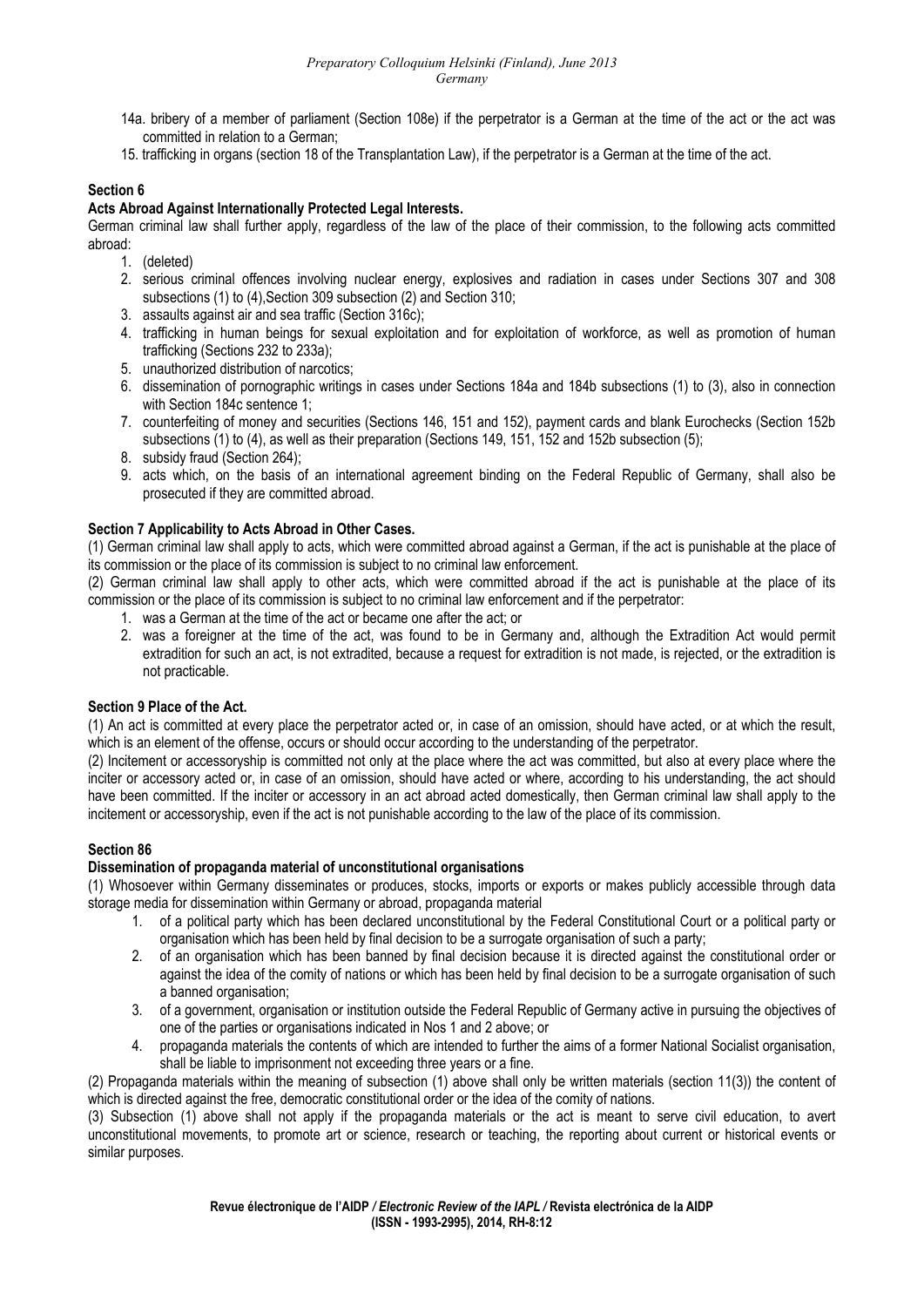(4) If the guilt is of a minor nature, the court may order a discharge under this provision.

#### **Section 86a**

#### **Using symbols of unconstitutional organisations**

(1) Whosoever

- 1. domestically distributes or publicly uses, in a meeting or in writtenmaterials (section 11(3)) disseminated by him, symbols of one of the parties or organisations indicated in section 86(1) Nos 1, 2 and 4; or
- 2. produces, stocks, imports or exports objects which depict or contain such symbols for distribution or use in Germany or abroad in a manner indicated in No 1,
- shall be liable to imprisonment not exceeding three years or a fine.

(2) Symbols within the meaning of subsection (1) above shall be in particular flags,insignia, uniforms and their parts, slogans and forms of greeting. Symbols which are so similar as to be mistaken for those named in the 1st sentence shall be equivalent to them. (3) Section 86(3) and (4) shall apply mutatis mutandis.

### **Section 91**

### **Encouraging the commission of a serious violent offence endangering the state**

(1) Whosoever

- 1. displays or supplies to another written material (section 11(3)) which by its content is capable of serving as an instruction to the commission of a serious violent offence endangering the state (section 89a(1)), if the circumstances of its dissemination are conducive to awakening or encouraging the preparedness of others to commit a serious violent offence endangering the state,
- 2. obtains written material within the meaning of No. 1 above for the purpose of committing a serious violent offence endangering the state

shall be liable to imprisonment not exceeding three years or a fine.

(2) Subsection (1) No. 1 above shall not apply if

- 1. the act serves the purpose of citizenship education, the defence against anti-constitutional movements, arts and sciences, research or teaching, reporting about current or historical events or similar purposes or
- 2. if the act exclusively serves the fulfilment of lawful professional or official duties.

(3) If the degree of guilt is of a minor nature, the court may order a discharge for the offence under this provision.

### **Section 111**

#### **Public incitement to crime**

(1) Whosoever publicly, in a meeting or through the dissemination of written materials (section 11(3)) incites the commission of an unlawful act, shall be held liable as an abettor (section 26).

(2) If the incitement is unsuccessful the penalty shall be imprisonment not exceeding five years or a fine. The penalty must not be more severe than if the incitement had been successful (subsection (1) above); section 49(1) No 2 shall apply.

### **Section 130**

#### **Incitement to hatred**

(1) Whosoever, in a manner capable of disturbing the public peace

- 1. incites hatred against segments of the population or calls for violent or arbitrary measures against them; or
- 2. assaults the human dignity of others by insulting, maliciously maligning, or defaming segments of the population,

shall be liable to imprisonment from three months to five years.

(2) Whosoever

- 1. with respect to written materials (section 11(3)) which incite hatred against segments of the population or a national, racial or religious group, or one characterised by its ethnic customs, which call for violent or arbitrary measures against them, or which assault the human dignity of others by insulting, maliciously maligning or defaming segments of the population or a previously indicated group
	- (a) disseminates such written materials;
	- (b) publicly displays, posts, presents, or otherwise makes them accessible;
	- (c) offers, supplies or makes them accessible to a person under eighteen years; or
	- (d) produces, obtains, supplies, stocks, offers, announces, commends, undertakes to import or export them, in order to use them or copies obtained from them within the meaning of Nos (a) to (c) or facilitate such use by another; or
- 2. disseminates a presentation of the content indicated in No 1 above by radio, media services, or telecommunication services
- 1. shall be liable to imprisonment not exceeding three years or a fine.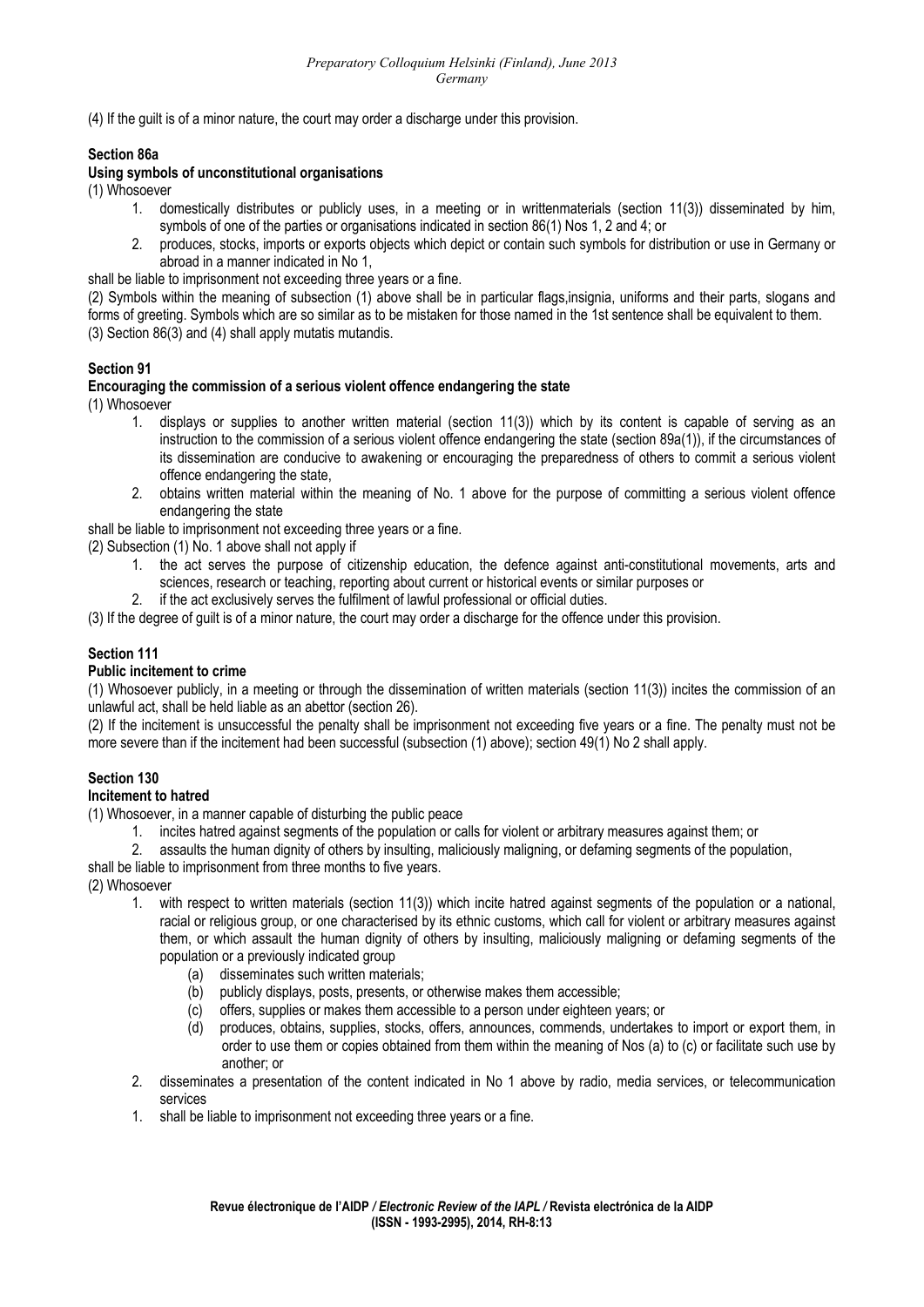(3) Whosoever publicly or in a meeting approves of, denies or downplays an act committed under the rule of National Socialism of the kind indicated in section 6 (1) of the Code of International Criminal Law, in a manner capable of disturbing the public peace shall be liable to imprisonment not exceeding five years or a fine.

(4) Whosoever publicly or in a meeting disturbs the public peace in a manner that violates the dignity of the victims by approving of, glorifying, or justifying National Socialist rule of arbitrary force shall be liable to imprisonment not exceeding three years or a fine.

(5) Subsection (2) above shall also apply to written materials (section 11(3)) of a content such as is indicated in subsections (3) and (4) above.

(6) In cases under subsection (2) above, also in conjunction with subsection (5) above, and in cases of subsections (3) and (4) above, section 86(3) shall apply mutatis mutandis.

# **Section 130a**

### **Attempting to cause the commission of offences by means of publication**

(1) Whosoever disseminates, publicly displays, posts, presents, or otherwise makes accessible written material (section 11(3)) capable of serving as an instruction for an unlawful act named in section 126(1) and intended by its content to encourage or cause others to commit such an act, shall be liable to imprisonment not exceeding three years or a fine.

(2) Whosoever

- 1. disseminates, publicly displays, posts, presents, or otherwise makes accessible written material (section 11(3)) capable of serving as an instruction for an unlawful act named in section 126(1); or
- 2. gives instructions for an unlawful act named in section 126(1) publicly or in a meeting,

in order to encourage or cause others to commit such an act, shall incur the same penalty.

(3) Section 86(3) shall apply mutatis mutandis.

### **Section 131**

### **Dissemination of depictions of violence**

(1) Whosoever

- 1. disseminates written materials (section 11(3)), which describe cruel or otherwise inhuman acts of violence against humans or humanoid beings in a manner expressing glorification or which downplays such acts of violence or which represents the cruel or inhuman aspects of the event in a manner which violates human dignity;
- 2. publicly displays, posts, presents, or otherwise makes them accessible;
- 3. offers, supplies or makes them accessible to a person under eighteen years; or
- 4. produces, obtains, supplies, stocks, offers, announces, commends, undertakes to import or export them, in order to use them or copies obtained from them within the meaning of numbers 1 to 3 above or facilitate such use by another,

shall be liable to imprisonment not exceeding one year or a fine.

(2) Whosoever disseminates a presentation with a content indicated in subsection (1) above by radio, media services, or telecommunication services shall incur the same penalty.

(3) Subsections (1) and (2) above shall not apply in cases of reporting about current or historical events.

(4) Subsection (1) No 3 above shall not apply if the person authorised to care for another person acts; this shall not apply if that person grossly neglects his duty of education by offering, giving, or making them accessible.

#### **Section 176 Child abuse**

(1) Whosoever engages in sexual activity with a person under fourteen years of age (child) or allows the child to engage in sexual activity with himself shall be liable to imprisonment from six months to ten years.

(2) Whosoever induces a child to engage in sexual activity with a third person or to allow third persons to engage in sexual activity with the child shall incur the same penalty.

(3) In especially serious cases the penalty shall be imprisonment of not less than one year.

(4) Whosoever

- 1. engages in sexual activity in the presence of a child;
- 2. induces the child to engage in sexual activity, unless the act is punishable under subsection (1) or subsection (2) above;
- 3. presents a child with written materials (section 11(3)) to induce him to engage in sexual activity with or in the presence of the offender or a third person or allow the offender or a third person to engage in sexual activity with him; or
- 4. presents a child with pornographic illustrations or images, audio recording media with pornographic content or pornographic speech,

shall be liable to imprisonment from three months to five years.

(5) Whosoever supplies or promises to supply a child for an offence under subsections (1) to (4) above or who agrees with another to commit such an offence shall be liable to imprisonment from three months to five years.

(6) The attempt shall be punishable; this shall not apply to offences under subsection (4) Nos 3 and 4 and subsection (5) above.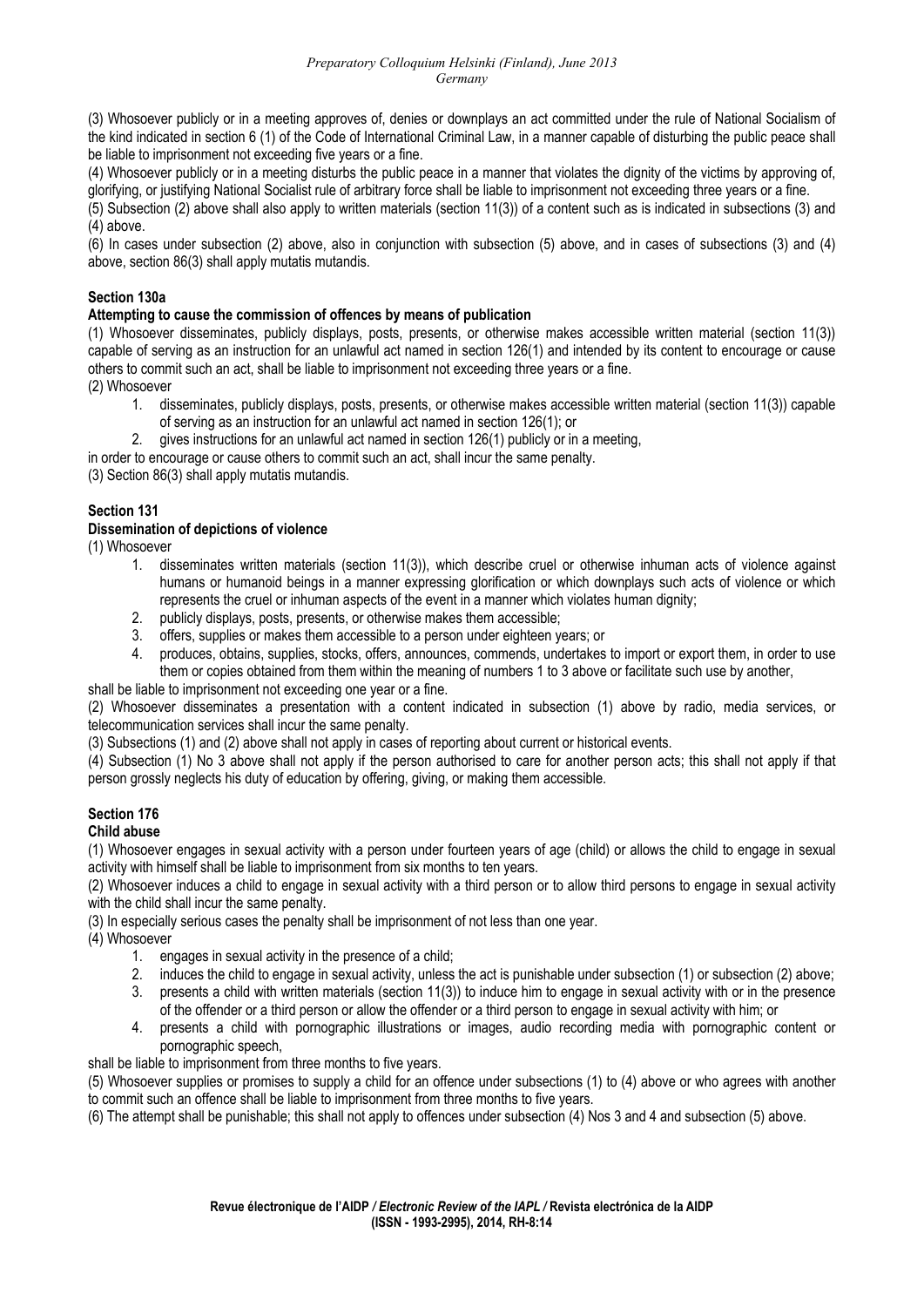# **Section 184**

### **Distribution of pornography**

(1) Whosoever with regard to pornographic written materials (section 11(3))

- 1. offers, gives or makes them accessible to a person under eighteen years of age;
- 2. displays, presents or otherwise makes them accessible at a place accessible to persons under eighteen years of age, or which can be viewed by them;
- 3. offers or gives them to another in retail trade outside the business premises, in kiosks or other sales areas which the customer usually does not enter, through a mail-order business or in commercial lending libraries or reading circles;
- 1. 3a. offers or gives them to another by means of commercial rental or comparable commercial supply for use, except for shops which are not accessible to persons under eighteen years of age and which cannot be viewed by them;
- 4. undertakes to import them by means of a mail-order business;
- 5. publicly offers, announces, or commends them at a place accessible to persons under eighteen years of age or which can be viewed by them, or through dissemination of written materials outside business transactions through the usual trade outlets;
- 6. allows another to obtain them without having been requested to do so;
- 7. shows them at a public film showing for an entry fee intended entirely or predominantly for this showing;
- 8. produces, obtains, supplies, stocks, or undertakes to import them in order to use them or copies made from them within the meaning of Nos 1 to 7 above or to facilitate such use by another; or
- 9. undertakes to export them in order to disseminate them or copies made from them abroad in violation of foreign penal provisions or to make them publicly accessible or to facilitate such use,

shall be liable to imprisonment not exceeding one year or a fine.

(2) Subsection (1) No 1 above shall not apply if the offender is the person in charge of the care of the person, unless that person grossly violates his duty of education by offering, giving, or making them available. Subsection (1) No 3a above shall not apply if the act takes place in business transactions with commercial borrowers.

#### **Section 184a**

#### **Distribution of pornography depicting violence or sodomy**  Whosoever

- 1. disseminates;
- 2. publicly displays, presents, or otherwise makes accessible; or
- 3. produces, obtains, supplies, stocks, offers, announces, commends, or undertakes to import or export, in order to use them or copies made from them within the meaning of Nos 1 or 2 above or facilitates such use by another, pornographic written materials (section 11(3)) that have as their object acts of violence or sexual acts of persons with animals

shall be liable to imprisonment not exceeding three years or a fine.

### **Section 184b**

#### **Distribution, acquisition and possession of child pornography**

(1) Whosoever

- 1. disseminates;
- 2. publicly displays, presents, or otherwise makes accessible; or
- 3. produces, obtains, supplies, stocks, offers, announces, commends, or undertakes to import or export in order to use them or copies made from them within the meaning of Nos 1 or 2 above or facilitates such use by another pornographic written materials (section 11 (3)) related to sexual activities performed by, on or in the presence of children (section 176 (1)) (child pornography)

shall be liable to imprisonment from three months to five years.

(2) Whosoever undertakes to obtain possession for another of child pornography reproducing an actual or realistic activity shall incur the same penalty.

(3) In cases under subsection (1) or subsection (2) above the penalty shall be imprisonment of six months to ten years if the offender acts on a commercial basis or as a member of a gang whose purpose is the continued commission of such offences and the child pornography reproduces an actual or realistic activity.

(4) Whosoever undertakes to obtain possession of child pornography reproducing an actual or realistic activity shall be liable to imprisonment not exceeding two years or a fine. Whosoever possesses the written materials set forth in the 1st sentence shall incur the same penalty.

(5) Subsections (2) and (4) above shall not apply to acts that exclusively serve the fulfilment of lawful official or professional duties.

(6) In cases under subsection (3) above section 73d shall apply. Objects to which an offence under subsection (2) or (4) above relates shall be subject to a depriation order. Section 74a shall apply.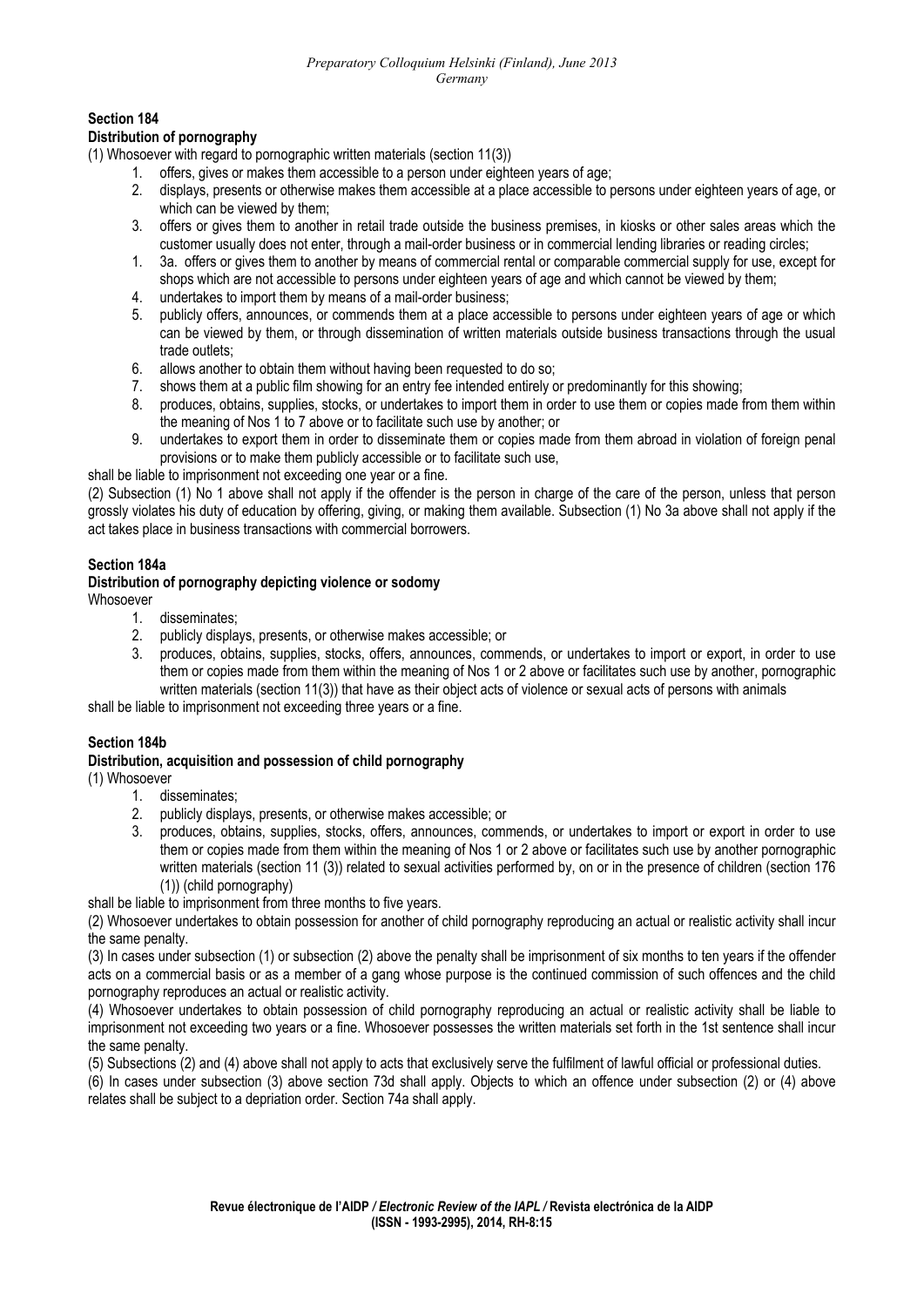### **Section 184c**

#### **Distribution, acquisition and possession of juvenile pornography**

(1) Whosoever

- 1. disseminates;
- 2. publicly displays, presents, or otherwise makes accessible; or
- 3. produces, obtains, supplies, stocks, offers, announces, commends, or undertakes to import or export in order to use them or copies made from them within the meaning of Nos 1 or 2 above or facilitates such use by another pornographic written materials (section 11 (3)) related to sexual activities performed by, on or in the presence of persons between the ages of fourteen to eighteen years (juvenile pornography)

shall be liable to imprisonment not exceeding three years or a fine.

(2) Whosoever undertakes to obtain possession for another of juvernile pornography reproducing an actual or realistic activity shall incur the same penalty.

(3) In cases under subsection (1) or subsection (2) above the penalty shall be imprisonment of three months to five years if the offender acts on a commercial basis or as a member of a gang whose purpose is the continued commission of such offences and the juvenile pornography reproduces an actual or realistic activity.

(4) Whosoever undertakes to obtain possession of child pornography reproducing an actual or realistic activity shall be liable to imprisonment not exceeding one year or a fine. The 1st sentence shall not apply to acts of persons related to juvenile pornography produced by them while under eighteen years of age and with the consent of the persons therein depicted.

(5) Section 184b (5) and (6) shall apply mutatis mutandis.

### **Section 184d**

#### **Distribution of pornographic performances by broadcasting, media services or telecommunications services**

Whosoever disseminates pornographic performances via broadcast, media services, or telecommunications services shall be liable pursuant to sections 184 to 184c. In cases under section 184 (1) the 1st sentence above shall not apply to dissemination via media services or telecommunications services if it is ensured by technical or other measures that the pornographic performance is not accessible to persons under eighteen years of age.

### **Section 202a**

#### **Data espionage**

(1) Whosoever unlawfully obtains data for himself or another that were not intended for him and were especially protected against unauthorised access, if he has circumvented the protection, shall be liable to imprisonment not exceeding three years or a fine. (2) Within the meaning of subsection (1) above data shall only be those stored or transmitted electronically or magnetically or otherwise in a manner not immediately perceivable.

### **Section 202b**

#### **Phishing**

Whosoever unlawfully intercepts data (section 202a(2)) not intended for him, for himself or another by technical means from a nonpublic data processing facility or from the electromagnetic broadcast of a data processing facility, shall be liable to imprisonment not exceeding two years or a fine, unless the offence incurs a more severe penalty under other provisions.

### **Section 202c**

#### **Acts preparatory to data espionage and phishing**

(1) Whosoever prepares the commission of an offence under section 202a or section 202b by producing, acquiring for himself or another, selling, supplying to another, disseminating or making otherwise accessible

- 1. passwords or other security codes enabling access to data (section 202a(2)), or
- 2. software for the purpose of the commission of such an offence,
- shall be liable to imprisonment not exceeding one year or a fine.

(2) Section 149(2) and (3) shall apply mutatis mutandis.

### **Section 206**

### **Violation of the postal and telecommunications secret**

(1) Whosoever unlawfully discloses to another person facts which are subject to the postal or telecommunications secret and which became known to him as the owner or employee of an enterprise in the business of providing postal or telecommunications services, shall be liable to imprisonment not exceeding five years or a fine.

(2) Whosoever, as an owner or employee of an enterprise indicated in subsection (1) above unlawfully

- 1. opens a piece of sealed mail which has been entrusted to such an enterprise for delivery or gains knowledge of its content without breaking the seal by using technical means;
- 2. suppresses a piece of mail entrusted to such an enterprise for delivery; or
- 3. permits or encourages one of the offences indicated in subsection (1) or in Nos 1 or 2 above,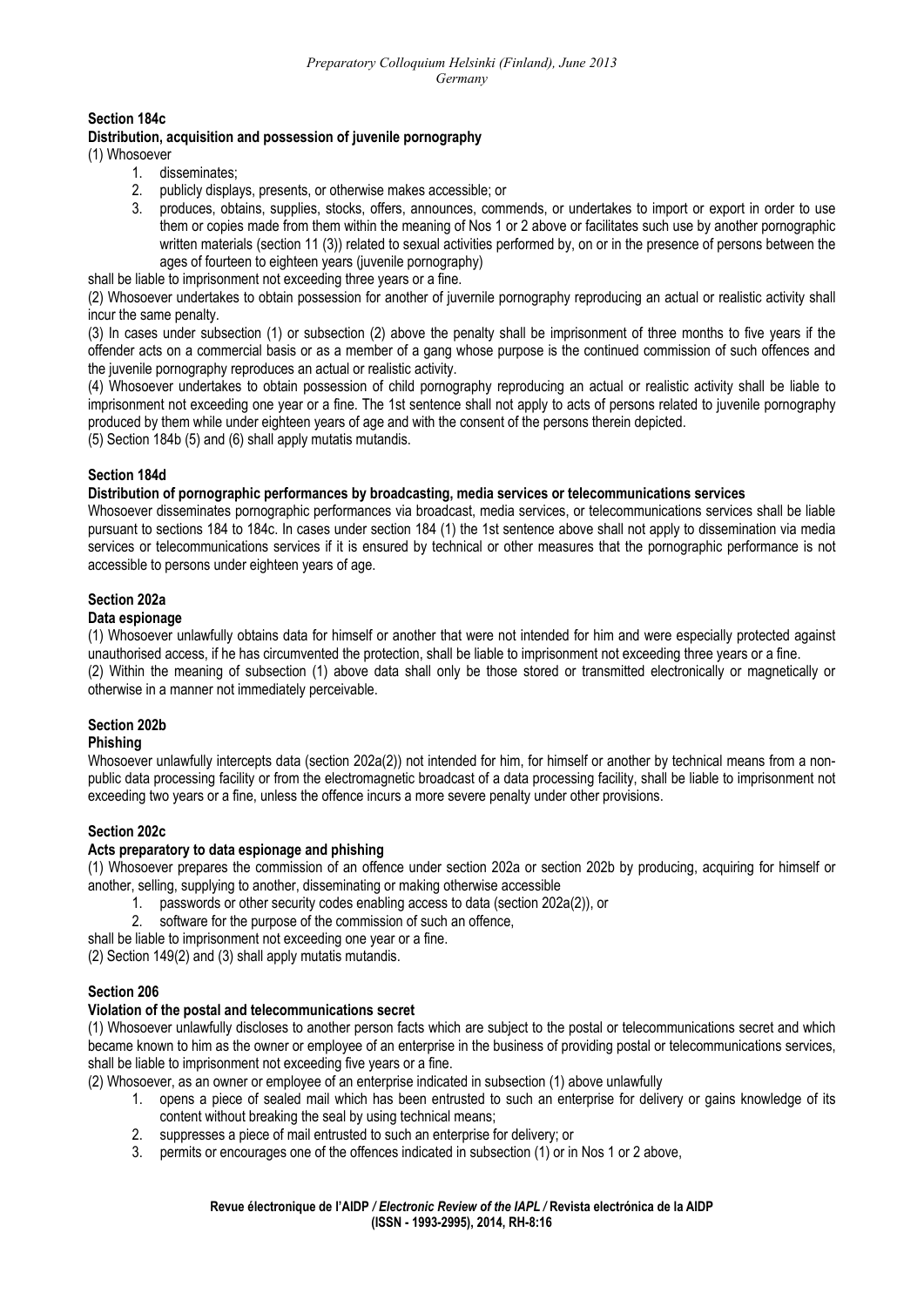shall incur the same penalty.

(3) Subsections (1) and (2) above shall apply to persons who

- 1. perform tasks of supervision over an enterprise indicated in subsection (1) above;
- 2. are entrusted by such an enterprise or with its authorisation, to provide postal or telecommunications services; or
- 3. are entrusted with the establishment of facilities serving the operation of such an enterprise or with performing work thereon.

(4) Whosoever unlawfully discloses to another person facts which became known to him as a public official outside the postal or telecommunications service on the basis of an authorised or unauthorised infringement of the postal or telecommunications secret shall be liable to imprisonment not exceeding two years or a fine.

(5) The immediate circumstances of the postal operations of particular persons as well as the content of pieces of mail are subject to the postal secret. The content of telecommunications and their immediate circumstances, especially the fact whether someone has participated in or is participating in a telecommunications event, are subject to the telecommunications secret. The telecommunications secret also extends to the immediate circumstances of unsuccessful attempts to make a connection.

### **Section 263a**

#### **Computer fraud**

(1) Whosoever with the intent of obtaining for himself or a third person an unlawful material benefit damages the property of another by influencing the result of a data processing operation through incorrect configuration of a program, use of incorrect or incomplete data, unauthorised use of data or other unauthorised influence on the course of the processing shall be liable to imprisonment not exceeding five years or a fine.

(2) Section 263(2) to (7) shall apply mutatis mutandis.

(3) Whosoever prepares an offence under subsection (1) above by writing computer programs the purpose of which is to commit such an act, or procures them for himself or another, offers them for sale, or holds or supplies them to another shall be liable to imprisonment not exceeding three years or a fine.

(4) In cases under subsection (3) above section 149(2) and (3) shall apply mutatis mutandis.

### **Section 265a**

#### **Obtaining services by deception**

(1) Whosoever obtains the service of a machine or a telecommunications network serving public purposes or uses a means of transportation or obtains entrance to an event or institution by deception with the intent of not paying for them shall be liable to imprisonment not exceeding one year or a fine unless the act is punishable under other provisions with a more severe penalty.

(2) The attempt shall be punishable.

(3) Section 247 and section 248a shall apply mutatis mutandis.

### **Section 268**

# **Forgery of technical records**

(1) Whosoever for the purpose of deception in legal commerce

- 1. produces a counterfeit technical record or falsifies a technical record or
- 2. uses a counterfeit or falsified technical record
- shall be liable to imprisonment not exceeding five years or a fine.

(2) A technical record shall mean a presentation of data, measurements or calculations, conditions or sequences of events, which, in whole or in part, is produced automatically by a technical device, allows the object of the record to be recognised either generally or by informed persons and is intended as proof of a legally relevant fact, regardless of whether this was already the purpose of the presentation when it was produced or only later.

(3) It shall be equivalent to the production of a counterfeit technical record if the offender influences the result of the record by interfering with the recording process.

(4) The attempt shall be punishable.

(5) Section 267(3) and (4) shall apply mutatis mutandis.

### **Section 269**

### **Forgery of data intended to provide proof**

(1) Whosoever for the purposes of deception in legal commerce stores or modifies data intended to provide proof in such a way that a counterfeit or falsified document would be created upon their retrieval, or uses data stored or modified in such a manner, shall be liable to imprisonment not exceeding five years or a fine.

(2) The attempt shall be punishable.

(3) Section 267(3) and (4) shall apply mutatis mutandis.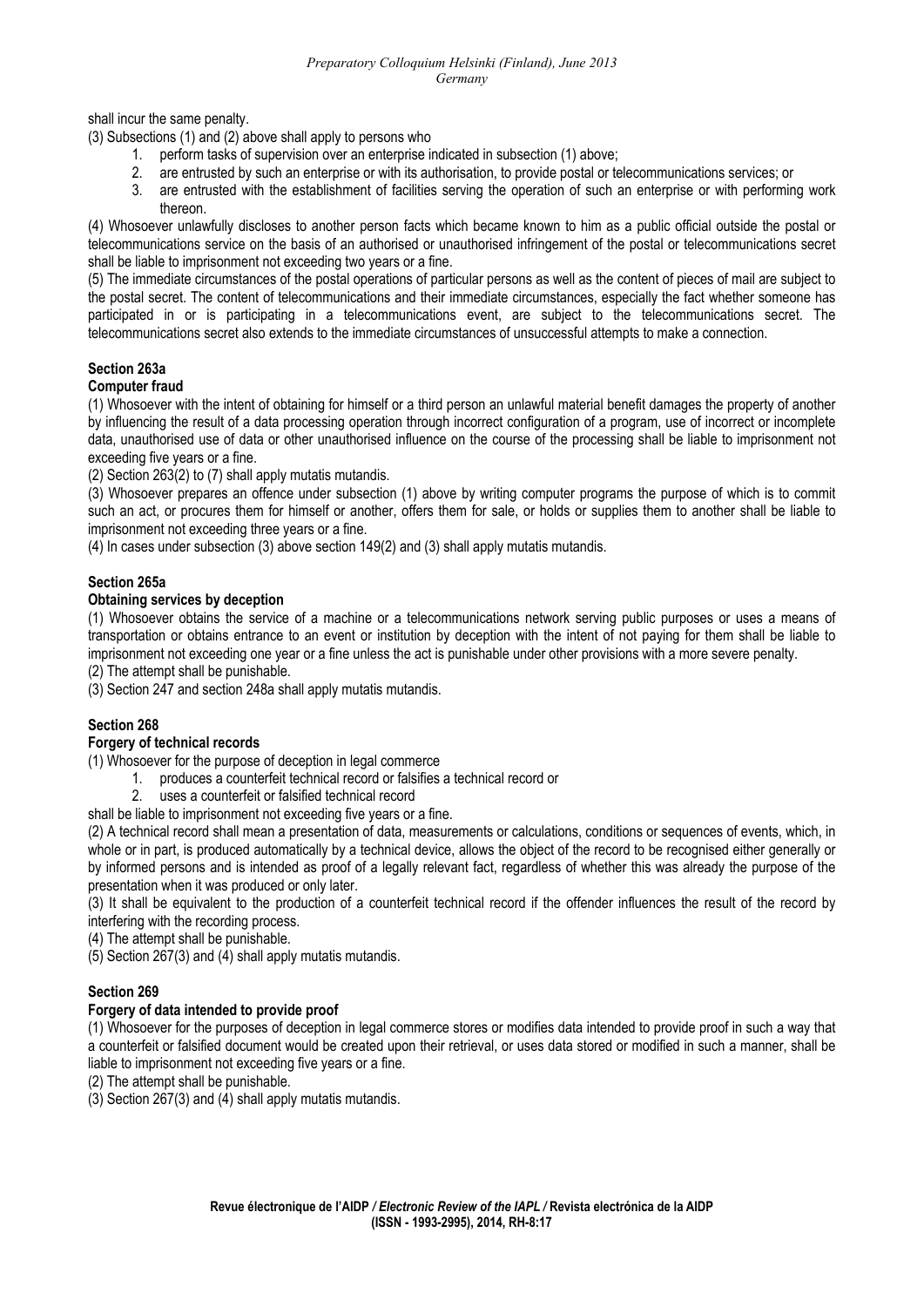**Section 274** 

#### **Suppression of documents; changing a border mark**

(1) Whosoever

- 1. destroys, damages or suppresses a document or a technical record which does not belong to him or not exclusively to him with the intent of causing damage to another;
- 2. deletes, suppresses, renders unusable or alters legally relevant data (section 202a(2)), which are not or not exclusively at his disposal, with the intent of causing damage to another; or
- 3. takes away, destroys, renders unrecognisable, moves or falsely places a border stone or another sign intended as a designation of a border or water level with the intent of causing damage to another,

shall be liable to imprisonment not exceeding five years or a fine.

(2) The attempt shall be punishable.

# **Section 284**

### **Organising unlawful gaming**

(1) Whosoever without the permission of a public authority publicly organises or operates a game of chance or makes equipment for it available shall be liable to imprisonment not exceeding two years or a fine.

(2) Games of chance in clubs or private societies in which games of chance are regularly organised shall be deemed to be publicly organised.

(3) Whosoever in cases under subsection (1) above acts

1. on a commercial basis; or

2. as a member of a gang whose purpose is the continued commission of such offences,

shall be liable to imprisonment from three months to five years.

(4) Whosoever advertises a public game of chance (subsections (1) and (2) above), shall be liable to imprisonment not exceeding one year or a fine.

#### **Section 285**

### **Participation in unlawful gaming**

Whosoever participates in a public game of chance (section 284) shall be liable to imprisonment not exceeding six months or a fine not exceeding one hundred and eighty daily units.

### **Section 303a**

### **Data tampering**

(1) Whosoever unlawfully deletes, suppresses, renders unusable or alters data (section 202a (2)) shall be liable to imprisonment not exceeding two years or a fine.

(2) The attempt shall be punishable.

# **Section 303b**

#### **Computer sabotage**

(1) Whosoever interferes with data processing operations which are of substantial importance to another by

- 1. committing an offence under section303a(1); or
- 2. entering or transmitting data (section 202a(2)) with the intention of causing damage to another; or

3. destroying, damaging, rendering unusable, removing or altering a data processing system or a data carrier,

shall be liable to imprisonment not exceeding three years or a fine.

(2) If the data processing operation is of substantial importance for another's business, enterprise or a public authority, the penalty shall be imprisonment not exceeding five years or a fine.

(3) The attempt shall be punishable.

(4) In especially serious cases under subsection (2) above the penalty shall be imprisonment from six months to ten years. An especially serious case typically occurs if the offender

- 1. causes major financial loss,
- 2. acts on a commercial basis or as a member of a gang whose purpose is the continued commission of computer sabotage, or
- 3. through the offence jeopardises the population's supply with vital goods or services or the national security of the Federal Republic of Germany.

(5) Section 202c shall apply mutatis mutandis to acts preparatory to an offence under subsection (1) above.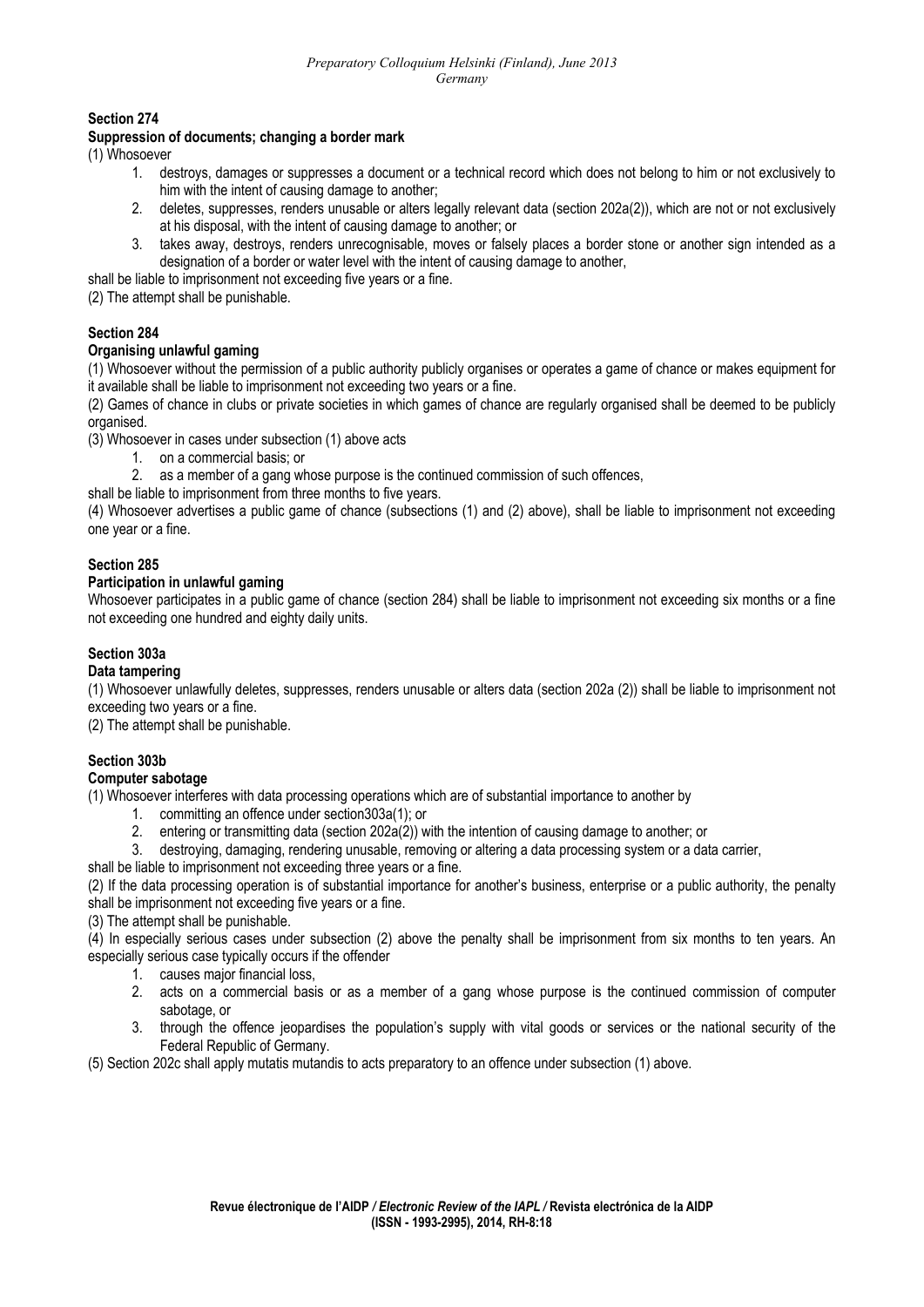#### **Section 317**

#### **Disruption of telecommunications facilities**

(1) Whosoever prevents or endangers the operation of a telecommunications facility which serves public purposes by destroying, damaging, removing, altering or rendering unusable an object which serves its operation, or taps electrical power intended for its operation shall be liable to imprisonment not exceeding five years or a fine.

(2) The attempt shall be punishable.

(3) Whosoever commits the offence negligently shall be liable to imprisonment not exceeding one year or a fine.

### **Act on Copyright and Related Rights (Copyright Act**; Urheberrechtsgesetz - UrhG)

*Full citation: Copyright Act of 9 September 1965 (Federal Law Gazette Part I, p. 1273), as last amended by Article 1 of the Act of 14 December 2012 (Federal Law Gazette Part I, p. 2579)* 

### **Article 106**

### **Unlawful exploitation of copyrighted works**

(1) Anyone who without the consent of the rightholder reproduces, distributes or communicates to the public a work or an adaptation or transformation of a work in manners other than those permitted by law shall be liable to imprisonment of not more than 3 years or a fine.

(2) Any attempt shall be punishable.

# **Article 107**

### **Unlawful affixing of designation of author**

(1) Any person who

- 1. without the consent of the author affixes to the original of an artistic work the designation of author (Article 10 (1)) or distributes an original bearing such designation,
- 2. affixes to a copy, an adaptation or transformation of an artistic work the designation of author (Article 10 (1)) in a manner which gives the copy, adaptation or transformation the appearance of an original, or distributes a copy, such an adaptation or transformation bearing such designation,

shall be liable to imprisonment of not more than three years or a fine, unless other provisions impose a more serious sentence. (2) Any attempt shall be punishable.

### **Article 108**

### **Infringement of related rights**

(1) Any person who without the consent of the rightholder

- 1. reproduces, distributes or communicates to the public a scientific edition (Article 70) or an adaptation or transformation of such an edition,
- 2. exploits a posthumous work or an adaptation or transformation of such a work contrary to Article 71,
- 3. reproduces, distributes or communicates to the public a photograph (Article 72) or an adaptation or transformation of a photograph,
- 4. exploits a performance by a performer contrary to Article 77 (1) or (2), first sentence, Article 78 (1),
- 5. exploits an audio recording contrary to Article 85,
- 6. exploits a broadcast contrary to Article 87,
- 7. exploits a video recording or a video and audio recording contrary to Articles 94 or 95 read in conjunction with Article 94,
- 8. exploits a database contrary to Article 87b (1),

in manners other than those permitted by law shall be liable to imprisonment of not more than three years or a fine.

(2) Any attempt shall be punishable.

### **Article 108a**

### **Unlawful exploitation on a commercial scale**

(1) Where the offender in the cases referred to in Articles 106 to 108 acts on a commercial basis, the penalty shall be imprisonment of not more than five years or a fine.

(2) Any attempt shall be punishable.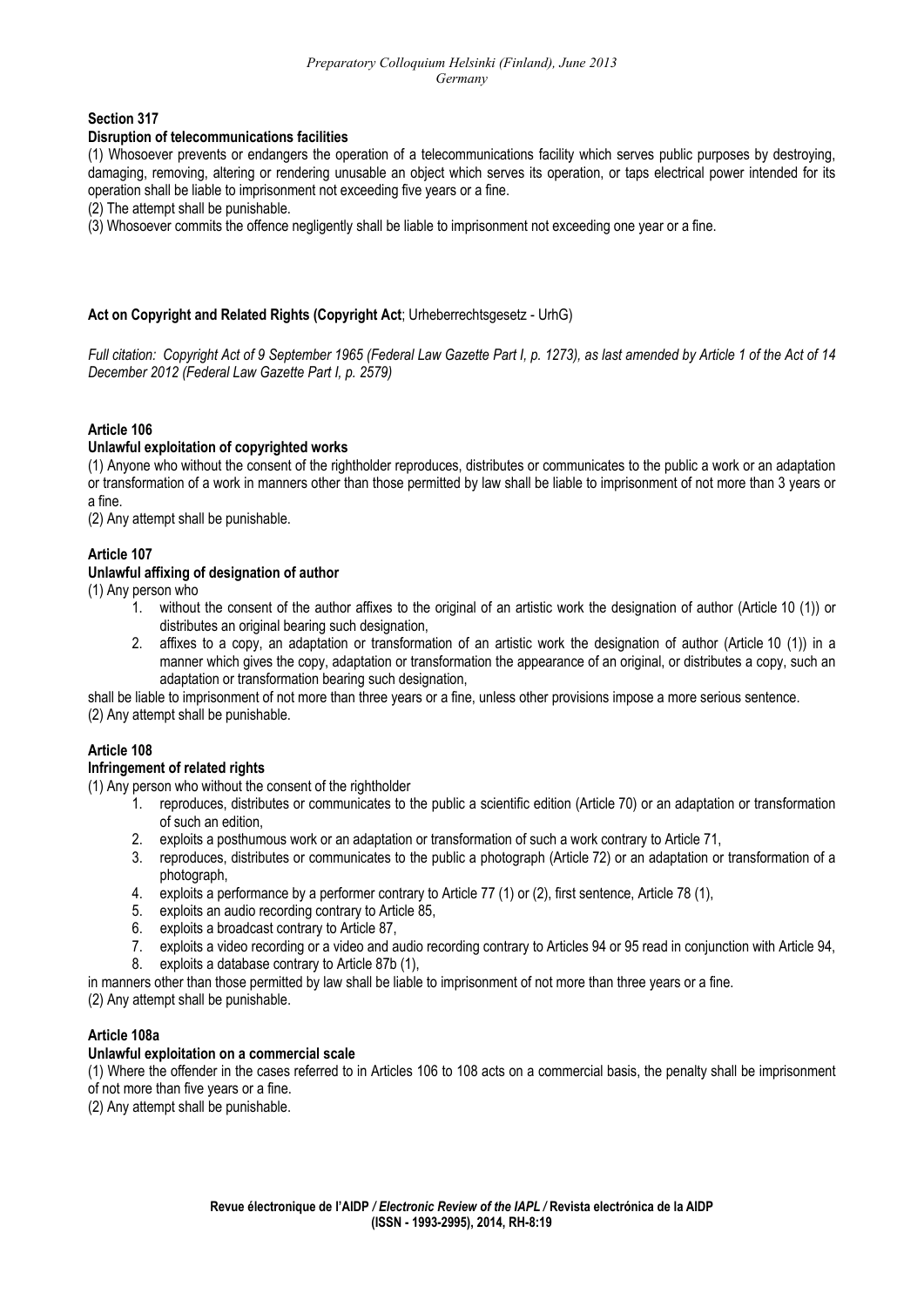### **Article 108b**

#### **Infringement of technological measures and rights-management information**

(1) Any person who,

1. with the intention of enabling for himself or a third party access to a work which is protected under this Act or to other subjectmatter protected under this Act or its exploitation, circumvents an effective technological measure without the consent of the rightholder, or

2. knowingly without authorisation

a) removes or alters rights-management information provided by rightholders, if any of the information concerned is affixed to a copy of a work or of other protected subject-matter, or is released in the context of the communication to the public of such a work or protected subject-matter, or

b) distributes, imports for distribution, broadcasts, communicates to the public or makes available to the public a work or other protected subject-matter where rights-management information was removed or altered without authorisation

by doing so, has at least carelessly induced, enabled, facilitated or concealed an infringement of copyright or related rights,

if the offence was not committed exclusively for the personal private use of the offender or of persons personally associated with the offender or does not relate to such use, shall be liable to imprisonment of not more than one year or a fine.

(2) Punishment shall also be imposed on any person who in violation of Article 95a (3) produces, imports, distributes, sells or rents a device, a product or component for commercial purposes.

(3) If in cases under paragraph (1) the offender acts on a commercial scale, the penalty shall be imprisonment of not more than three years or a fine.

### **Code of Criminal Procedure** (Strafprozessordnung – StPO)

*Full citation: Code of Criminal Procedure in the version published on 7 April 1987 (Federal Law Gazette [Bundesgesetzblatt] Part I p. 1074, 1319), as most recently amended by Article 1 of the Act of 21 January 2013 (Federal Law Gazette [Bundesgesetzblatt] Part I p. 89)* 

#### **Section 94**

#### **[Objects Which May Be Seized]**

(1) Objects which may be of importance as evidence for the investigation shall be impounded or otherwise secured.

(2) Such objects shall be seized if in the custody of a person and not surrendered voluntarily.

(3) Subsections (1) and (2) shall also apply to driver's licences which are subject to confiscation.

### **Section 95**

### **[Obligation to Surrender]**

(1) A person who has an object of the above-mentioned kind in his custody shall be obliged to produce it and to surrender it upon request.

(2) In the case of non-compliance, the regulatory and coercive measures set out in Section 70 may be used against such person. This shall not apply to persons who are entitled to refuse to testify.

### **Section 96**

### **[Official Documents]**

Submission or surrender of files or other documents officially impounded by authorities or public officials may not be requested if their highest superior authority declares that publication of the content of these files or documents would be detrimental to the welfare of the Federation or of a German *Land*. The first sentence shall apply *mutatis mutandis* to files and other documents held in the custody of a Member of the Federal Parliament or of a *Land* parliament or of an employee of a Federal or *Land* parliamentary group where the agency responsible for authorizing testimony has made a corresponding declaration.

### **Section 97**

### **[Objects Not Subject to Seizure]**

(1) The following objects shall not be subject to seizure:

1. written correspondence between the accused and the persons who, according to Section 52 or Section 53 subsection (1), first sentence, numbers 1 to 3b, may refuse to testify;

2. notes made by the persons specified in Section 53 subsection (1), first sentence, numbers 1 to 3b, concerning confidential information entrusted to them by the accused or concerning other circumstances covered by the right of refusal to testify;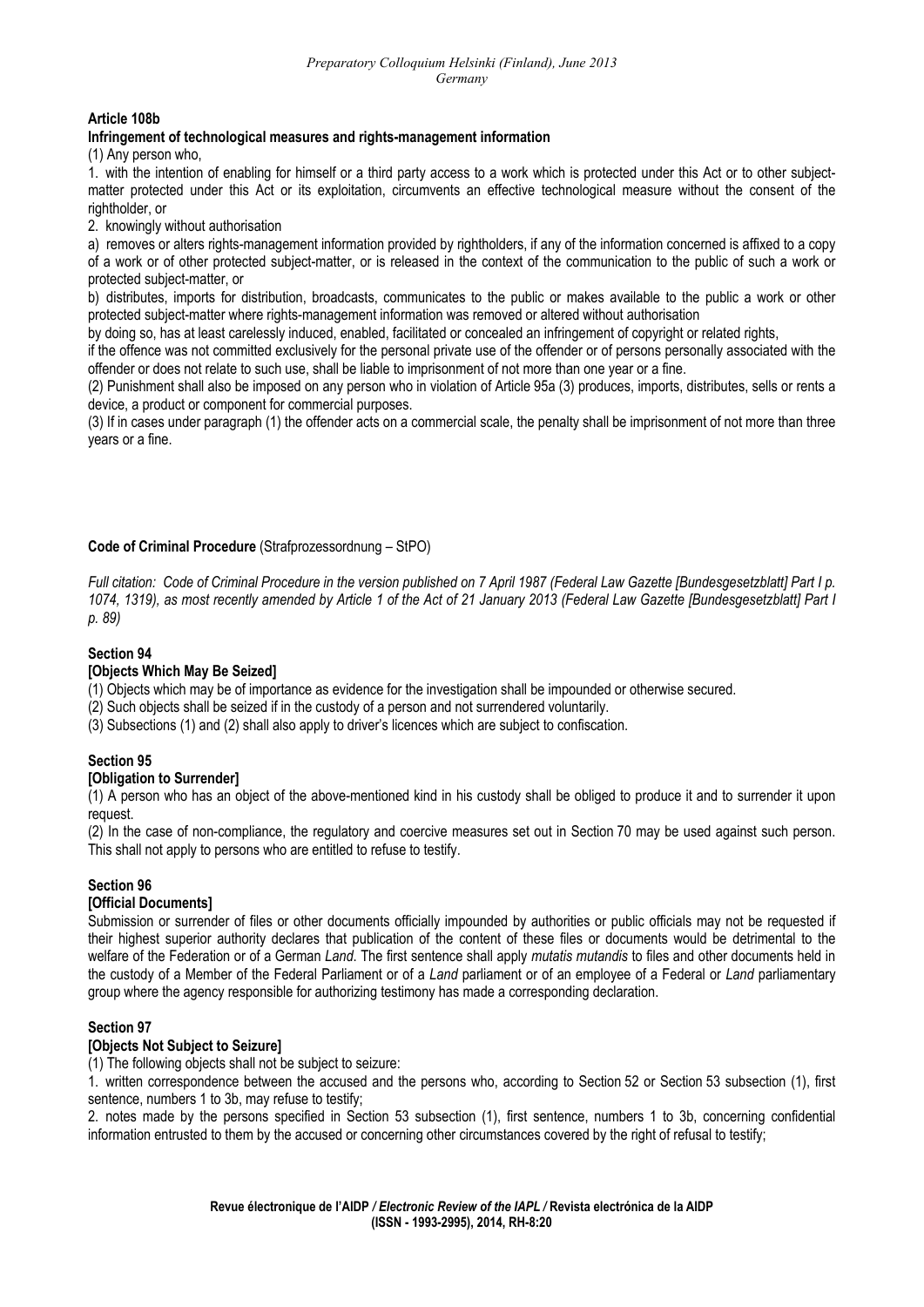3. other objects, including the findings of medical examinations, which are covered by the right of the persons mentioned in Section 53 subsection (1), first sentence, numbers 1 to 3b, to refuse to testify.

(2) These restrictions shall apply only if these objects are in the custody of a person entitled to refuse to testify unless the object concerned is an electronic health card as defined in section 291a of Part Five of the Social Code. Objects covered by the right of physicians, dentists, psychological psychotherapists, psychotherapists specializing in the treatment of children and juveniles, pharmacists and midwives to refuse to testify shall not be subject to seizure either if they are in the custody of a hospital or a service provider which collects, processes or uses personal data for the persons listed, nor shall objects to which the right of the persons mentioned in Section 53 subsection (1), first sentence, numbers 3a and 3b, to refuse to testify extends, be subject to seizure if they are in the custody of the counselling agency referred to in that provision. The restrictions on seizure shall not apply if certain facts substantiate the suspicion that the person entitled to refuse to testify participated in the criminal offence, or in accessoryship after the fact, obstruction of justice or handling stolen goods, or where the objects concerned have been obtained by means of a criminal offence or have been used or are intended for use in perpetrating a criminal offence, or where they emanate from a criminal offence. (3) Insofar as the assistants (Section 53a) of the persons mentioned in Section 53a subsection (1), first sentence, numbers 1 to 3b,

have a right to refuse to testify, subsections (1) and (2) shall apply *mutatis mutandis*.

(4) The seizure of objects shall be inadmissible insofar as they are covered by the right of the persons mentioned in Section 53 subsection (1), first sentence, number 4, to refuse to testify. This protection from seizure shall also extend to objects which the persons mentioned in Section 53 subsection (1), first sentence, number 4, have entrusted to their assistants (Section 53a). The first sentence shall apply *mutatis mutandis* insofar as the assistants (Section 53a) of the persons mentioned in Section 53 subsection (1), first sentence, number 4, have a right to refuse to testify.

(5) The seizure of documents, sound, image and data media, illustrations and other images in the custody of persons referred to in Section 53 subsection (1), first sentence, number 5, or of the editorial office, the publishing house, the printing works or the broadcasting company, shall be inadmissible insofar as they are covered by the right of such persons to refuse to testify. Subsection (2), third sentence, and Section 160a subsection (4), second sentence, shall apply *mutatis mutandis*; in these cases, too, seizure shall only be admissible, however, where it is not disproportionate to the importance of the case having regard to the basic rights arising out of Article 5 paragraph (1), second sentence, of the Basic Law, and the investigation of the factual circumstances or the establishment of the whereabouts of the perpetrator would otherwise offer no prospect of success or be much more difficult.

#### **Section 98**

#### **[Order of Seizure]**

(1) Seizure may be ordered only by the court and, in exigent circumstances, by the public prosecution office and the officials assisting it (section 152 of the Courts Constitution Act). Seizure pursuant to Section 97 subsection (5), second sentence, in the premises of an editorial office, publishing house, printing works or broadcasting company may be ordered only by the court.

(2) An official who has seized an object without a court order shall apply for court confirmation within three days if neither the person concerned nor an adult relative was present at the time of seizure, or if the person concerned and, if he was absent, an adult relative of that person expressly objected to the seizure. The person concerned may at any time apply for a court decision. The competence of the court shall be determined by Section 162. The person concerned may also submit the application to the Local Court in whose district the seizure took place, which shall then forward the application to the competent court. The person concerned shall be instructed as to his rights.

(3) Where after public charges have been preferred, the public prosecution office or one of the officials assisting has effected seizure, the court shall be notified of the seizure within three days; the objects seized shall be put at its disposal.

(4) If it is necessary to effect seizure in an official building or an installation of the Federal Armed Forces which is not open to the general public, the superior official agency of the Federal Armed Forces shall be requested to carry out such seizure. The agency making the request shall be entitled to participate. No such request shall be necessary if the seizure is to be made in places which are inhabited exclusively by persons other than members of the Federal Armed Forces.

#### **Section 98a**

# **[Automated Comparison and Transmission of Personal Data]**

(1) Notwithstanding Sections 94, 110 and 161, where there are sufficient factual indications to show that a criminal offence of substantial significance has been committed

- 1. relating to the illegal trade in narcotics or weapons or the counterfeiting of money or official stamps,
- 2. relating to national security (sections 74a, 120 of the Courts Constitution Act),
- 3. relating to offences which pose a danger to the general public,
- 4. relating to endangerment of life and limb, sexual self-determination or personal liberty,
- 5. on a commercial or habitual basis, or
- 6. by a member of a gang or in some other organized way,

personal data relating to individuals who manifest certain significant features which may be presumed to apply to the perpetrator may be automatically matched against other data in order to exclude individuals who are not under suspicion or to identify individuals who manifest other significant characteristics relevant to the investigations. This measure may be ordered only where other means of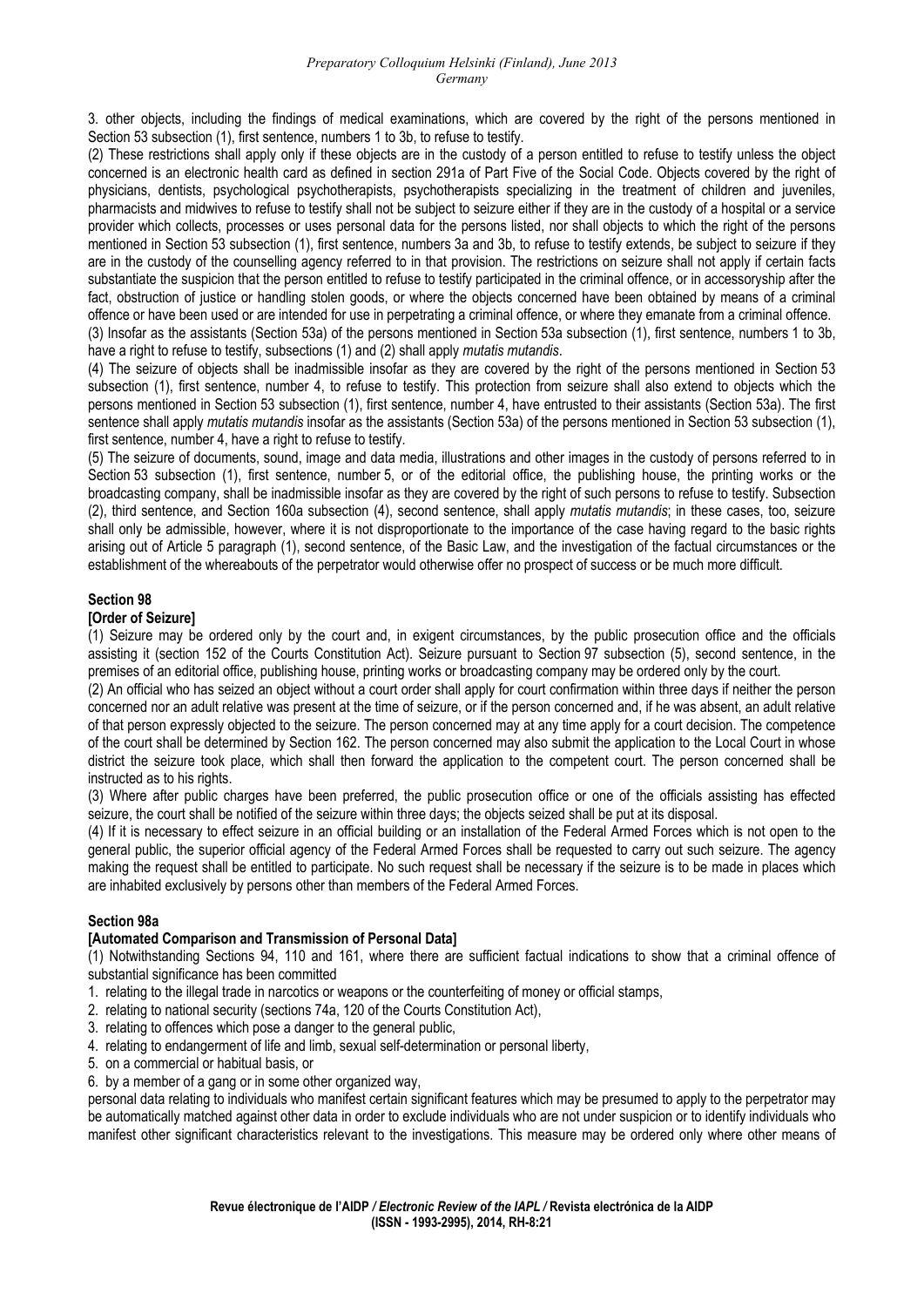#### *Preparatory Colloquium Helsinki (Finland), June 2013 Germany*

establishing the facts or determining the perpetrator's whereabouts would offer much less prospect of success or be much more difficult.

(2) For the purposes of subsection (1), the storing agency shall extract from the database the data required for matching purposes and transmit it to the criminal prosecuting authorities.

(3) Insofar as isolating the data for transmission from other data requires disproportionate effort, the other data shall, upon order, also be transmitted. Their use shall not be admissible.

(4) Upon request by the public prosecution office, the storing agency shall assist the agency effecting the comparison.

(5) Section 95 subsection (2) shall apply *mutatis mutandis*.

#### **Section 98b**

#### **[Competence; Return and Deletion of Data]**

(1) Matching and transmission of data may be ordered only by the court and, in exigent circumstances, also by the public prosecution office. Where the public prosecution office has made the order, it shall request court confirmation without delay. The order shall become ineffective if it is not confirmed by the court within three working days. The order shall be made in writing. It shall name the person obliged to transmit the data and shall be limited to the data and comparison characteristics required for the particular case. The transmission of data may not be ordered where special rules on use, being provisions under Federal law or under the corresponding *Land* law, present an obstacle to their use. Sections 96 and 97, and Section 98 subsection (1), second sentence, shall apply *mutatis mutandis*.

(2) Regulatory and coercive measures (Section 95 subsection (2)) may be ordered only by the court and, in exigent circumstances, also by the public prosecution office; the imposition of detention shall be reserved to the court.

(3) Where data was transmitted on data media these shall be returned without delay once matching has been completed. Personal data transferred to other data media shall be deleted without delay once it is no longer required for the criminal proceedings.

(4) Upon completion of a measure pursuant to Section 98a, the agency responsible for monitoring compliance with data protection rules by public bodies shall be notified.

#### **Section 98c**

#### **[Comparison of Data to Clear Up a Criminal Offence]**

In order to clear up a criminal offence or to determine the whereabouts of a person sought in connection with criminal proceedings, personal data from criminal proceedings may be automatically matched with other data stored for the purposes of criminal prosecution or execution of sentence, or in order to avert danger. Special rules on use presenting an obstacle thereto, being provisions under Federal law or under the corresponding *Land* law, shall remain unaffected.

#### **Section 99**

#### **[Seizure of Postal Items]**

Seizure of postal items and telegrams addressed to the accused which are held in the custody of persons or enterprises providing, or collaborating in the provision of, postal or telecommunications services on a commercial basis shall be admissible. Seizure of postal items and telegrams shall also be admissible where known facts support the conclusion that they originate from the accused or are intended for him and that their content is of relevance to the investigation.

#### **Section 100 [Jurisdiction]**

(1) Only the court and, in exigent circumstances the public prosecution office, shall be authorized to implement seizure (Section 99).

(2) A seizure ordered by the public prosecution office, even if it has not yet resulted in a delivery, shall become ineffective if it is not confirmed by the court within three working days.

(3) The court shall have the authority to open the delivered post. The court may transfer this authority to the public prosecution office insofar as this is necessary so as not to endanger the success of the investigation by delay. The transfer shall not be contestable; it may be revoked at any time. So long as no order has been made pursuant to the second sentence, the public prosecution office shall immediately forward the delivered postal items to the court, leaving any unopened postal items sealed.

(4) The court competent pursuant to Section 98 shall decide on a seizure ordered by the public prosecution office. The court which ordered or confirmed the seizure shall decide whether to open an item that has been delivered.

(5) Postal items in respect of which no order to open them has been made are to be forwarded to the intended recipient without delay. The same shall apply insofar as there is no necessity to retain the postal items once opened.

(6) Such part of a retained postal item as does not appear expedient to withhold for the purposes of the investigation is to be transmitted to the intended recipient in the form of a copy.

### **Section 100a**

#### **[Conditions Regarding Interception of Telecommunications]**

(1) Telecommunications may be intercepted and recorded also without the knowledge of the persons concerned if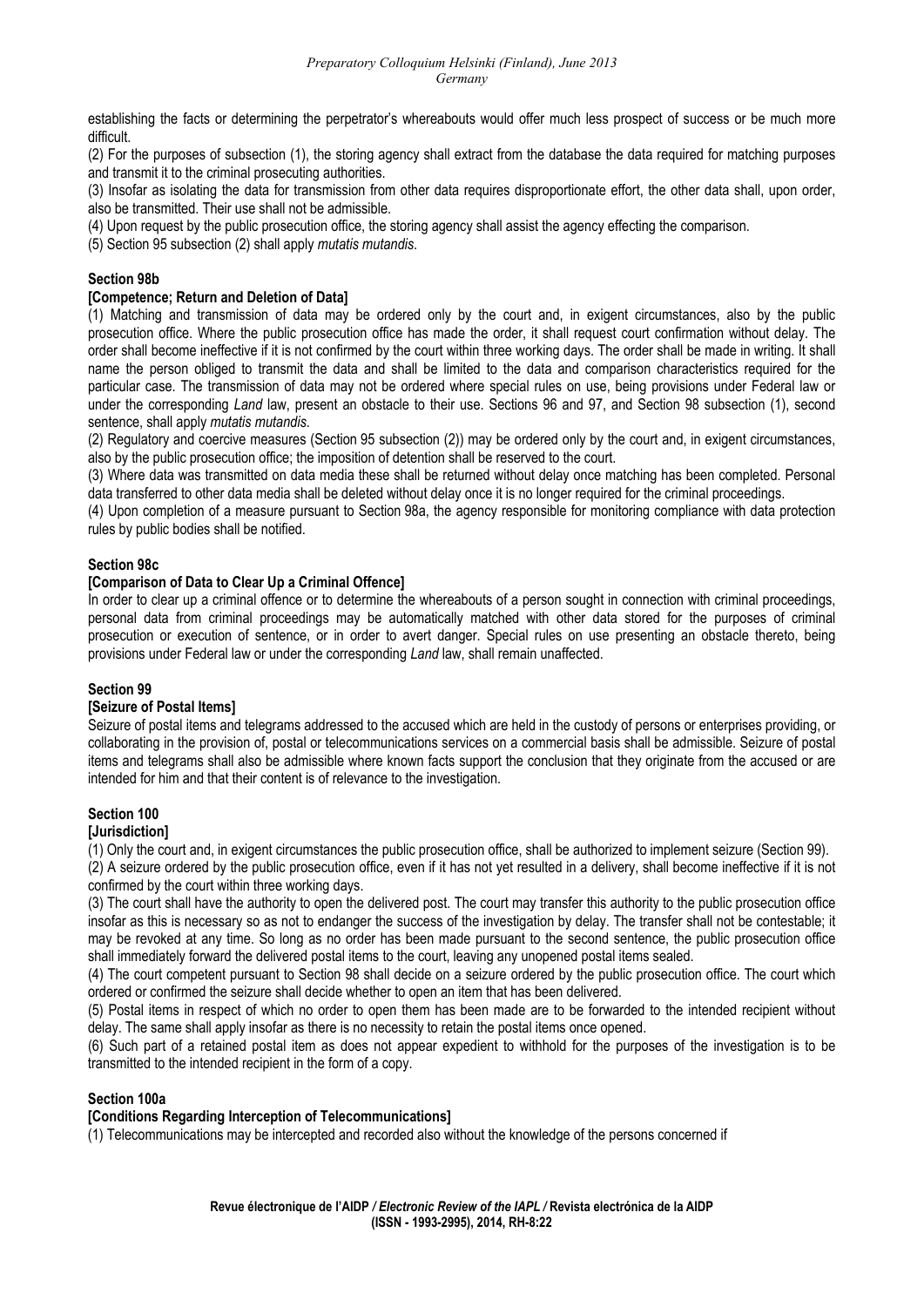#### *Preparatory Colloquium Helsinki (Finland), June 2013 Germany*

1. certain facts give rise to the suspicion that a person, either as perpetrator or as inciter or accessory, has committed a serious criminal offence referred to in subsection (2) or, in cases where there is criminal liability for attempt, has attempted to commit such an offence or has prepared such an offence by committing a criminal offence; and

2. the offence is one of particular gravity in the individual case as well; and

3. other means of establishing the facts or determining the accused's whereabouts would be much more difficult or offer no prospect of success.

(2) Serious criminal offences for the purposes of subsection (1), number 1, shall be:

1. pursuant to the Criminal Code:

a) crimes against peace, high treason, endangering the democratic state based on the rule of law, treason and endangering external security pursuant to sections 80 to 82, 84 to 86, 87 to 89a and 94 to 100a;

b) bribery of a member of parliament pursuant to section 108e;

c) crimes against the national defence pursuant to sections 109d to 109h;

d) crimes against public order pursuant to sections 129 to 130;

e) counterfeiting money and official stamps pursuant to sections 146 and 151, in each case also in conjunction with section 152, as well as section 152a subsection (3) and section 152b subsections (1) to (4);

f) crimes against sexual self-determination in the cases referred to in sections 176a, 176b, 177 subsection (2), number 2, and section 179 subsection (5), number 2;

g) dissemination, purchase and possession of pornographic writings involving children and involving juveniles, pursuant to section 184b subsections (1) to (3), section 184c subsection (3);

h) murder and manslaughter pursuant to sections 211 and 212;

i) crimes against personal liberty pursuant to sections 232 to 233a, 234, 234a, 239a and 239b;

j) gang theft pursuant to section 244 subsection (1), number 2, and aggravated gang theft pursuant to section 244a;

k) crimes of robbery or extortion pursuant to sections 249 to 255;

l) commercial handling of stolen goods, gang handling of stolen goods and commercial gang handling of stolen goods pursuant to sections 260 and 260a;

m) money laundering or concealment of unlawfully acquired assets pursuant to section 261 subsections (1), (2) and (4);

n) fraud and computer fraud subject to the conditions set out in section 263 subsection (3), second sentence, and in the case of section 263 subsection (5), each also in conjunction with section 263a subsection (2);

o) subsidy fraud subject to the conditions set out in section 264 subsection (2), second sentence, and in the case of section 264 subsection (3), in conjunction with section 263 subsection (5);

p) criminal offences involving falsification of documents under the conditions set out in section 267 subsection (3), second sentence, and in the case of section 267 subsection (4), in each case also in conjunction with section 268 subsection (5) or section 269 subsection (3), as well as pursuant to sections 275 subsection (2) and section 276 subsection (2);

q) bankruptcy subject to the conditions set out in section 283a, second sentence;

r) crimes against competition pursuant to section 298 and, subject to the conditions set out in section 300, second sentence, pursuant to section 299;

s) crimes endangering public safety in the cases referred to in sections 306 to 306c, section 307 subsections (1) to (3), section 308 subsections (1) to (3), section 309 subsections (1) to (4), section 310 subsection (1), sections 313, 314, 315 subsection (3), section 315b subsection (3), as well as sections 361a and 361c;

t) taking and offering a bribe pursuant to sections 332 and 334;

2. pursuant to the Fiscal Code:

a) tax evasion under the conditions set out in section 370 subsection (3), second sentence, number 5;

b) commercial, violent and gang smuggling pursuant to section 373;

c) handling tax-evaded property as defined in section 374 subsection (2);

3. pursuant to the Pharmaceutical Products Act:

criminal offences pursuant to section 95 subsection (1), number 2a, subject to the conditions set out in section 95 subsection (3), second sentence, number 2, letter b;

4. pursuant to the Asylum Procedure Act:

- a) inducing an abusive application for asylum pursuant to section 84 subsection (3);
- b) commercial and gang inducement to make an abusive application for asylum pursuant to section 84a;
- 5. pursuant to the Residence Act:
- a) smuggling of aliens pursuant to section 96 subsection (2);
- b) smuggling resulting in death and commercial and gang smuggling pursuant to section 97;
- 6. pursuant to the Foreign Trade and Payments Act:

criminal offences pursuant to section 34 subsections (1) to (6);

7. pursuant to the Narcotics Act:

a) criminal offences pursuant to one of the provisions referred to in section 29 subsection (3), second sentence, number 1, subject

to the conditions set out therein;

b) criminal offences pursuant to section 29a, section 30 subsection (1), numbers 1, 2 and 4, as well as sections 30a and 30b;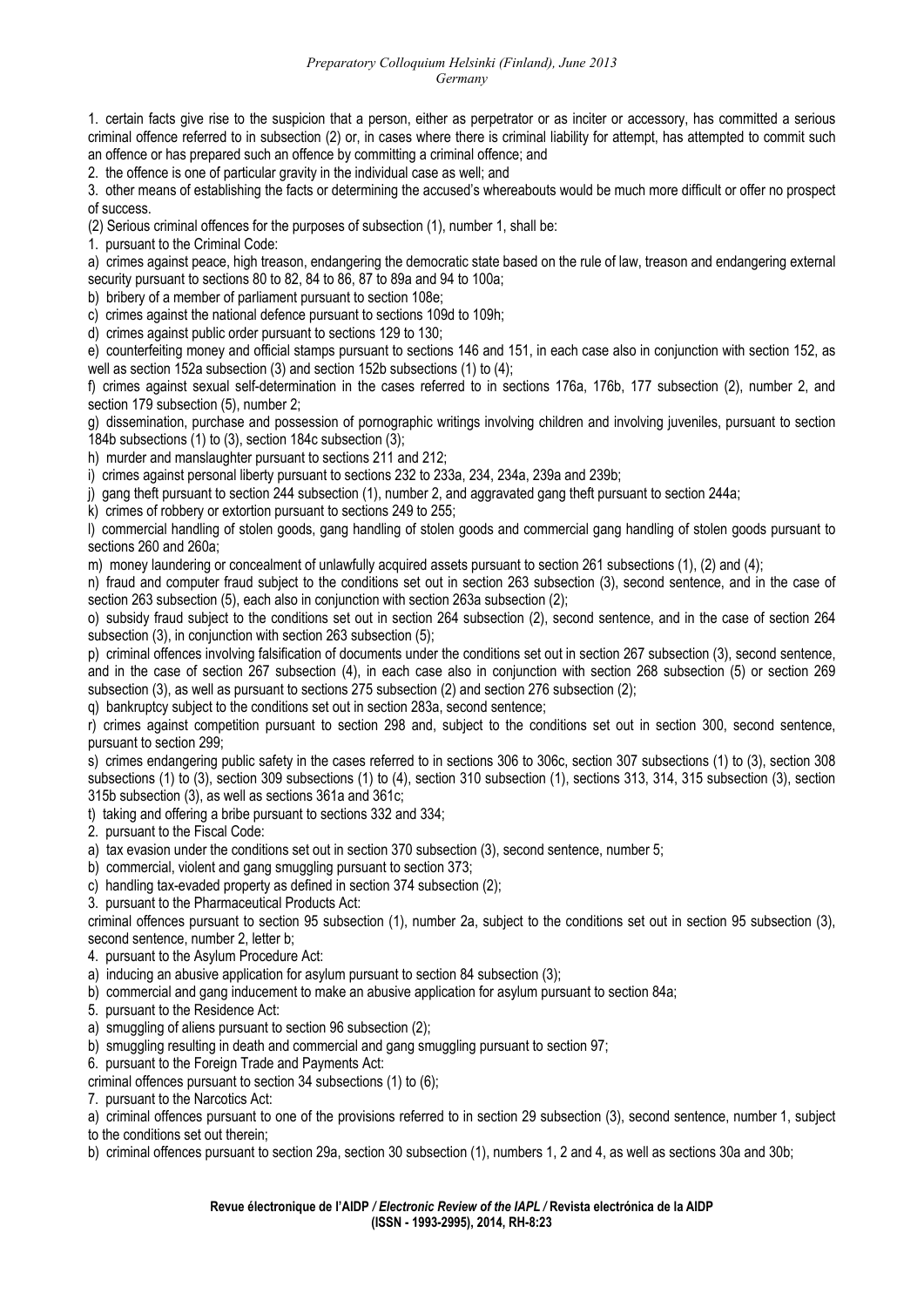8. pursuant to the Precursors Control Act:

criminal offences pursuant to section 19 subsection (1), subject to the conditions set out in section 19 subsection (3), second sentence;

9. pursuant to the War Weapons Control Act:

a) criminal offences pursuant to section 19 subsections (1) to (3) and section 20 subsections (1) and (2), as well as section 20a subsections (1) to (3), each also in conjunction with section 21;

- b) criminal offences pursuant to section 22a subsections (1) to (3);
- 10. pursuant to the Code of Crimes against International Law:
- a) genocide pursuant to section 6:
- b) crimes against humanity pursuant to section 7;
- c) war crimes pursuant to sections 8 to 12;
- 11. pursuant to the Weapons Act:
- a) criminal offences pursuant to section 51 subsections (1) to (3);

b) criminal offences pursuant to section 52 subsection (1), number 1 and number 2, letters c and d, as well as section 52 subsections (5) and (6).

(3) Such order may be made only against the accused or against persons in respect of whom it may be assumed, on the basis of certain facts, that they are receiving or transmitting messages intended for, or transmitted by, the accused, or that the accused is using their telephone connection.

(4) If there are factual indications for assuming that only information concerning the core area of the private conduct of life would be acquired through a measure pursuant to subsection (1), the measure shall be inadmissible. Information concerning the core area of the private conduct of life which is acquired during a measure pursuant to subsection (1) shall not be used. Any records thereof shall be deleted without delay. The fact that they were obtained and deleted shall be documented*.*

### **Section 100b**

# **[Order to Intercept Telecommunications]**

(1) Measures pursuant to Section 100a may be ordered by the court only upon application by the public prosecution office. In exigent circumstances, the public prosecution office may also issue an order. An order issued by the public prosecution office shall become ineffective if it is not confirmed by the court within three working days. The order shall be limited to a maximum duration of three months. An extension by not more than three months each time shall be admissible if the conditions for the order continue to exist, taking into account the information acquired during the investigation.

(2) The order shall be given in writing. The operative part of the order shall indicate

1. where known, the name and address of the person against whom the measure is directed;

2. the telephone number or other code of the telephone connection or terminal equipment to be intercepted, insofar as there are no particular facts indicating that they are not at the same time assigned to another piece of terminal equipment;

3. the type, extent and duration of the measure specifying the time at which it will be concluded.

(3) On the basis of this order all persons providing, or contributing to the provision of, telecommunications services on a commercial basis shall enable the court, the public prosecution office and officials working in the police force to assist it (section 152 of the Courts Constitution Act), to implement measures pursuant to Section 100a and shall provide the required information without delay. Whether and to what extent measures are to be taken in this respect shall follow from the Telecommunications Act and from the Telecommunications Interception Ordinance issued thereunder. Section 95 subsection (2) shall apply *mutatis mutandis*.

(4) If the conditions for making the order no longer prevail, the measures implemented on the basis of the order shall be terminated without delay. Upon termination of the measure, the court which issued the order shall be notified of the results thereof.

(5) The *Länder* and the Federal Public Prosecutor General shall submit a report to the Federal Office of Justice every calendar year by the 30th June of the year following the reporting year, concerning measures ordered pursuant to Section 100a within their area of competence. The Federal Office of Justice shall produce a summary of the measures ordered nationwide during the reporting year and shall publish it on the Internet.

(6) The reports pursuant to subsection (5) shall indicate:

1. the number of proceedings in which measures were ordered pursuant to Section 100a subsection (1);

2. the number of orders to intercept telecommunications pursuant to Section 100a subsection (1), distinguishing between

a) initial and follow-up orders, as well as

b) fixed, mobile and Internet telecommunication;

3. in each case the underlying criminal offence by reference to the categories listed in Section 100a subsection (2).

### **Section 102**

### **[Search in Respect of the Suspect]**

A body search, a search of the property and of the private and other premises of a person who, as a perpetrator or as an inciter or accessory before the fact, is suspected of committing a criminal offence, or is suspected of accessoryship after the fact or of obstruction of justice or of handling stolen goods, may be made for the purpose of his apprehension, as well as in cases where it may be presumed that the search will lead to the discovery of evidence.

> **Revue électronique de l'AIDP** */ Electronic Review of the IAPL /* **Revista electrónica de la AIDP (ISSN - 1993-2995), 2014, RH-8:24**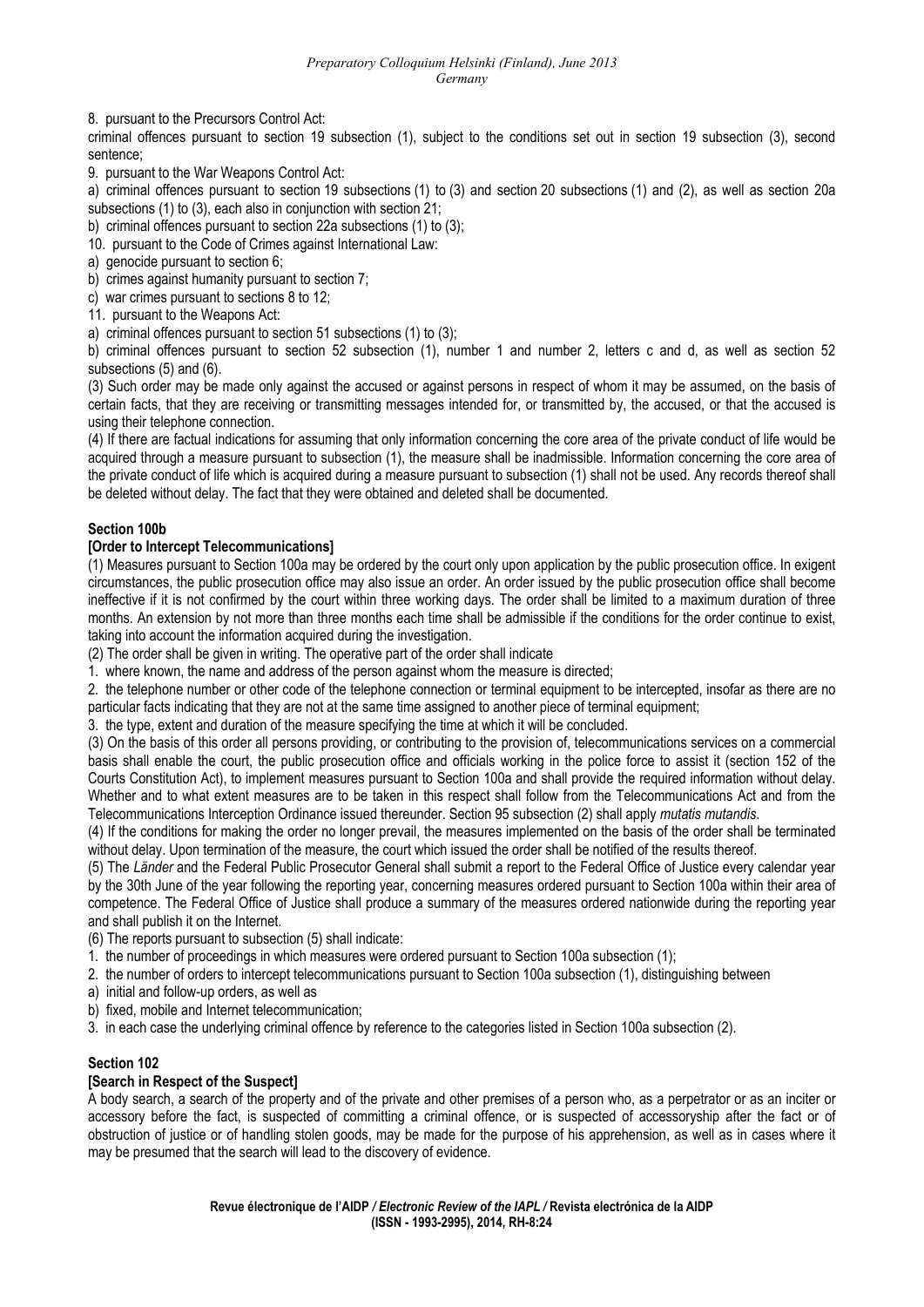### **Section 110**

#### **[Examination of Papers]**

(1) The public prosecution office and, if it so orders, the officials assisting it (section 152 of the Courts Constitution Act), shall have the authority to examine documents belonging to the person affected by the search.

(2) In all other cases, officials shall be authorized to examine papers found by them only if the holder permits such examination. In all other cases they shall deliver any papers, the examination of which they deem necessary, to the public prosecution office in an envelope which shall be sealed with the official seal in the presence of the holder.

(3) The examination of an electronic storage medium at the premises of the person affected by the search may be extended to cover also physically separate storage media insofar as they are accessible from the storage medium if there is a concern that the data sought would otherwise be lost. Data which may be of significance for the investigation may be secured; Section 98 subsection (2) shall apply *mutatis mutandis*.

#### **Section 247a**

#### **[Witness Examination in Another Place]**

If there is an imminent risk of serious detriment to the well-being of the witness were he to be examined in the presence of those attending the main hearing, the court may order that the witness remain in another place during the examination; such an order shall also be admissible under the conditions set out in Section 251 subsection (2), insofar as this is necessary to establish the truth. The decision shall be incontestable. A simultaneous audio-visual transmission of the testimony shall be provided in the courtroom. The testimony shall be recorded if there is a concern that the witness will not be available for examination at a future main hearing and the recording is necessary for establishing the truth. Section 58a subsection (2) shall apply *mutatis mutandis*.

#### **Section 251**

#### **[Reading Out Records]**

(1) Examination of a witness, expert or co-accused may be replaced by reading out a record of another examination or a certificate containing a written statement originating from him

1. if the defendant has defence counsel, and the public prosecutor, defence counsel and defendant agree;

2. if the witness, expert or co-accused has died or cannot be examined by the court for another reason within a foreseeable period of time;

3. insofar as the written record or certificate concerns the presence or the level of asset loss.

(2) Examination of a witness, expert, or co-accused may also be replaced by reading out the written record of his previous examination by a judge if

1. illness, infirmity, or other insurmountable impediments prevent the witness, expert or co-accused from appearing at the main hearing for a long or indefinite period;

2. the witness or expert cannot reasonably be expected to appear at the main hearing given the great distance involved, having regard to the importance of his statement;

3. the public prosecutor, defence counsel and the accused agree to the reading out.

(3) Where the reading is to serve purposes other than specifically reaching a judgment, particularly the purpose of preparing the decision as to whether an individual is to be summoned and examined, records of examinations, certificates and other documents serving as evidence may otherwise be read out too.

(4) In the cases referred to in subsections (1) and (2), the court shall decide whether reading out shall be ordered. The reason for reading out shall be indicated. If the written record of a judicial examination is read out, it shall be stated whether the person concerned was examined under oath. If not, an oath shall be administered retrospectively where the court deems this necessary and an oath can still be administered.

#### **Act on International Cooperation in Criminal Matters** (Gesetz über die internationale Zusammenarbeit in Strafsachen – IRG)

Act on International Cooperation in Criminal Matters of 23 December 1982 (Federal Law Gazette I page 2071), as last amended by Article 1 of the Act of 21 July 2012, Federal Law Gazette I, 1566).

#### **Section 1**

### **Scope of Application**

(1) This Act shall govern the relations with foreign States regarding legal assistance in criminal matters.

(2) Criminal matters under this Act shall include proceedings resulting from an offence which under German law would constitute a regulatory offence sanctionable by a fine or which pursuant to foreign law is subject to a similar penalty, provided that a court of criminal jurisdiction determines the sentence.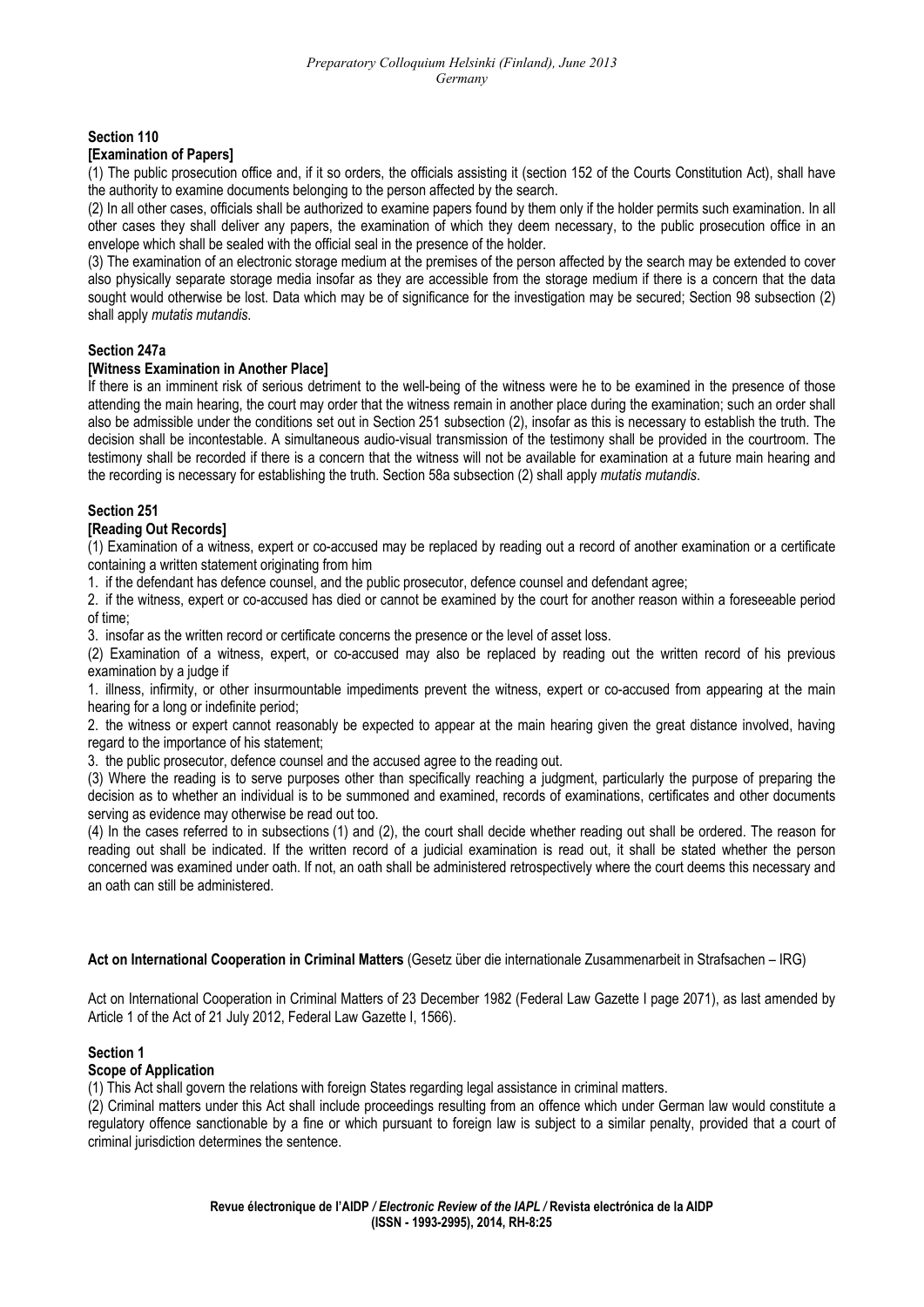(3) Provisions of international treaties shall take precedence before the provisions of this law to the extent that they have become directly applicable national law.

(4) This Act shall govern the support in criminal proceedings involving a Member State of the European Union.

### **Section 59**

#### **Admissibility of Assistance**

(1) At the request of a competent authority of a foreign State, other legal assistance in a criminal matter may be provided.

(2) Legal assistance within the meaning of subsection (1) above shall be any kind of support given for foreign criminal proceedings regardless of whether the foreign proceedings are conducted by a court or by an executive authority and whether the legal assistance is to be provided by a court or by an executive authority.

(3) Legal assistance may be provided only in those cases in which German courts and executive authorities could render mutual legal assistance to each other.

### **Section 60**

#### **Rendering Assistance**

If the executive authority responsible for granting legal assistance determines that the requirements for rendering legal assistance have been fulfilled, the executive authority responsible for rendering the legal assistance shall be bound by such determination, without prejudice to s. 61.

#### $S$ ection and  $S$  and  $S$  and  $S$  and  $S$  and  $S$  and  $S$  and  $S$  and  $S$  and  $S$  and  $S$  and  $S$  and  $S$  and  $S$  and  $S$  and  $S$  and  $S$  and  $S$  and  $S$  and  $S$  and  $S$  and  $S$  and  $S$  and  $S$  and  $S$  and  $S$  and  $S$  and

Transmission of Personal Data Without Request

(1) Courts and the public prosecution service may transmit personal data from criminal proceedings to the public authorities of another State as well as to Inter-State and supranational authorities without request by the latter if

1. transmission without request to a German court or to a German public prosecution service were admissible,

2. facts exist which warrant the expectation that the transmission is necessary

a) in order to prepare a request by the receiving State for assistance for the purpose of prosecution or enforcement of a sentence for an offence which would be punishable by a maximum term of more than five years' imprisonment under German law, and the conditions for granting assistance on request would be fulfilled if such a request was made or

b) in the individual case to avert a danger to the existence or security of the State, or to the life, limb or freedom of a person, or to property of significant value, protection of which is in the public interest, or to prevent a crime as described under a) above, and

3. the public authority to which the data are transmitted is competent to implement the appropriate measures under no. 2 above.

If an adequate level of data protection is ensured in the receiving State, the 1st sentence no. 2 a) above shall apply with the proviso that an offence punishable under German law by a maximum term of more than five years' imprisonment shall be substituted by an offence of significant gravity.

(2) The transmission shall occur under the condition that

1. time limits pursuant to German law for data deletion and for review of data deletion will be observed,

2. transmitted data will only be used for the purposes for which they were transmitted and

3. transmitted data will be deleted or corrected immediately upon information in accordance with subsection (4) below.

(3) Transmission shall be precluded if it is evident to the court or the public prosecution service that – taking into consideration the special public interest in the transmission – the protected interests of the person demand the preclusion of the transmission in the individual case; the protected interests of the person concerned include the existence of an adequate level of data protection in the receiving State.

(4) The receiving authority shall be notified without undue delay upon discovery that the transmission of data was inadmissible or that the transmitted data were incorrect.

# **Section 61 c**

# **Audiovisual Examination**

A witness or an expert who fails to appear for examination by a foreign legal authority by use of a video conference although properly summoned shall neither be charged with the costs arising from his failure to appear nor have any penalty for contempt imposed upon him.<br>Section

Section 67

Search and Seizure

(1) Objects that may be considered for handing over to a foreign State may be seized or otherwise secured even prior to the receipt of the request for surrender. To this end, a search may be conducted.

(2) If the conditions specified in s. 66(1) no. 1 and (2) no. 1 apply, objects may also be seized or otherwise secured if necessary for the enforcement of a request which is not directed at the handing over of the objects. Subsection (1) 2nd sentence above shall apply mutatis mutandis.

(3) The Amtsgericht in whose district they are to be performed shall have jurisdiction to order the search and seizure. S. 61(2) 2nd sentence shall apply mutatis mutandis.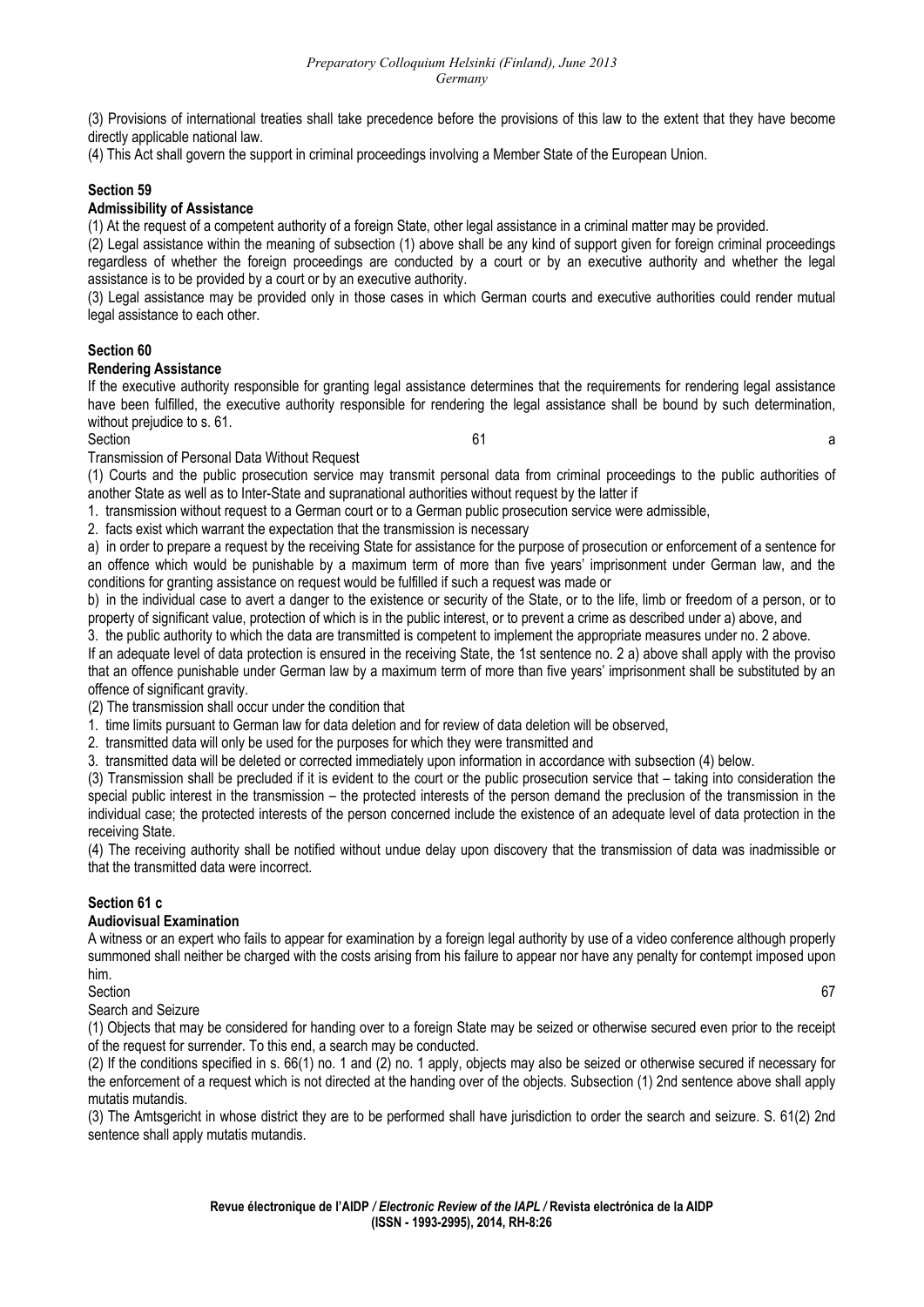(4) If cases of emergency the public prosecution service or its agents (s. 152 of the Gerichtsverfassungsgesetz) may order the search and seizure.

# **Section 74**

#### **Federal Jurisdiction**

(1) The Bundesministerium der Justiz with the consent of the Auswärtiges Amt and other federal ministries whose portfolio would be affected by the legal assistance shall decide on foreign requests for legal assistance and on requests to foreign States for legal assistance. If an authority responsible for rendering legal assistance falls within the portfolio of another federal ministry, that ministry shall take the place of the Bundesministerium der Justiz. The federal ministries responsible pursuant to the 1st and 2nd sentences above may delegate the exercise of their powers to federal authorities subordinate to them. The Bundesamt für Justiz shall decide on requests under subparagraphs 2 and 3 of Paragraph 2 of Part IX of this Act.

(2) The Bundesregierung may delegate the exercise of the power to decide on foreign requests for legal assistance and to request foreign States for legal assistance by way of an agreement to the Landesregierungen. The Landesregierungen shall have the right to delegate their powers further.

(3) The powers of the Bundeskriminalamt to transmit data, to place a person or an object on a "wanted"-list and to establish a person's identity at the request of a foreign State shall be governed by s. 14(1) 1st sentence no. 2 and 15(1) to (3) of the Bundeskriminalamtgesetz.

### **Section 77 a**

### **Electronic Communication and Dossier**

(1) If under this Act the provision of legal assistance requires the submission of written documentation including originals or certified copies, the submission of electronic documents shall suffice if so provided for by secondary legislation under s. 77 b. The electronic documents shall contain a qualified electronic signature under the Signaturgesetz and must be fit for use by an authority or court. The same shall apply to declarations, applications or justifications which under this Act are explicitly required to be in writing or signed.

(2) The qualified electronic signature may be substituted by another secure procedure which ensures the authenticity and integrity of the transmitted electronic documents.

(3) An electronic document shall be deemed to have been received as soon as the receiving facility of the authority or court has recorded it. If a transmitted document is not fit for use the sender shall be informed of this without undue delay together with instructions about the valid technical parameters. Unless the use of an electronic dossier has been approved under subsection (4) below, a hard copy of the electronic document shall be made without undue delay.

(4) An electronic dossier may be kept if this has been approved by secondary legislation under s. 77 b. Documents and objects for inspection (originals) handed in to the electronic dossier and fit for transposing shall be transposed into an electronic document in order to replace the original unless the secondary legislation under s. 77 b provides otherwise. The electronic document must contain a notice about when and by whom the original was transposed. The originals shall be stored until the end of the proceedings so that they may be produced upon request within a week.

(5) An electronic document created under subsection (4) 2nd and 3rd sentences above shall be used for the purpose of the proceedings unless there is cause to doubt that it is identical to the original.

(6) If the electronic document created under subsection (1) above in addition to the notice under subsection (4) 3rd sentence above contains a notice bearing a qualified electronic signature

1. to the effect that the onscreen display is in content and appearance identical to the original and

2. as to whether the original or a certified copy of it had been present for the transposal, the original may be destroyed before the end of the proceedings. Under the conditions of the 1st sentence above declarations of the person concerned and of third parties internal to the proceedings and any attached simple copies may be destroyed.

(7) Ss. 110 c to 110 e of the Ordnungswidrigkeitengesetz shall apply mutatis mutandis.

### **Section 77 b**

### **Authorisation to Pass Secondary Legislation**

The Bundesministerium der Justiz and the Landesregierungen shall determine within their remit of competence through secondary legislation

1. the date and time after which electronic documents may be submitted under s. 77 a(1),

2. the signature requirements for the transmission of the electronic documents under s. 77 a(2) and the required form,

3. the date and time after which dossiers are to be or may be kept electronically under s. 77 a(4),

4. the organisational-technical parameters for the creation, maintenance and storage of the electronic dossiers including the exceptions from the replacement of the original under s. 77 a(4).

5. the originals which in variance from s. 77 a(6) shall continue to be stored.

The Landesregierungen may delegate the authorisation by secondary legislation to the authorities in charge of the State administration of justice. Electronic transmission under s. 77 a(1) may be restricted to individual courts and authorities as well as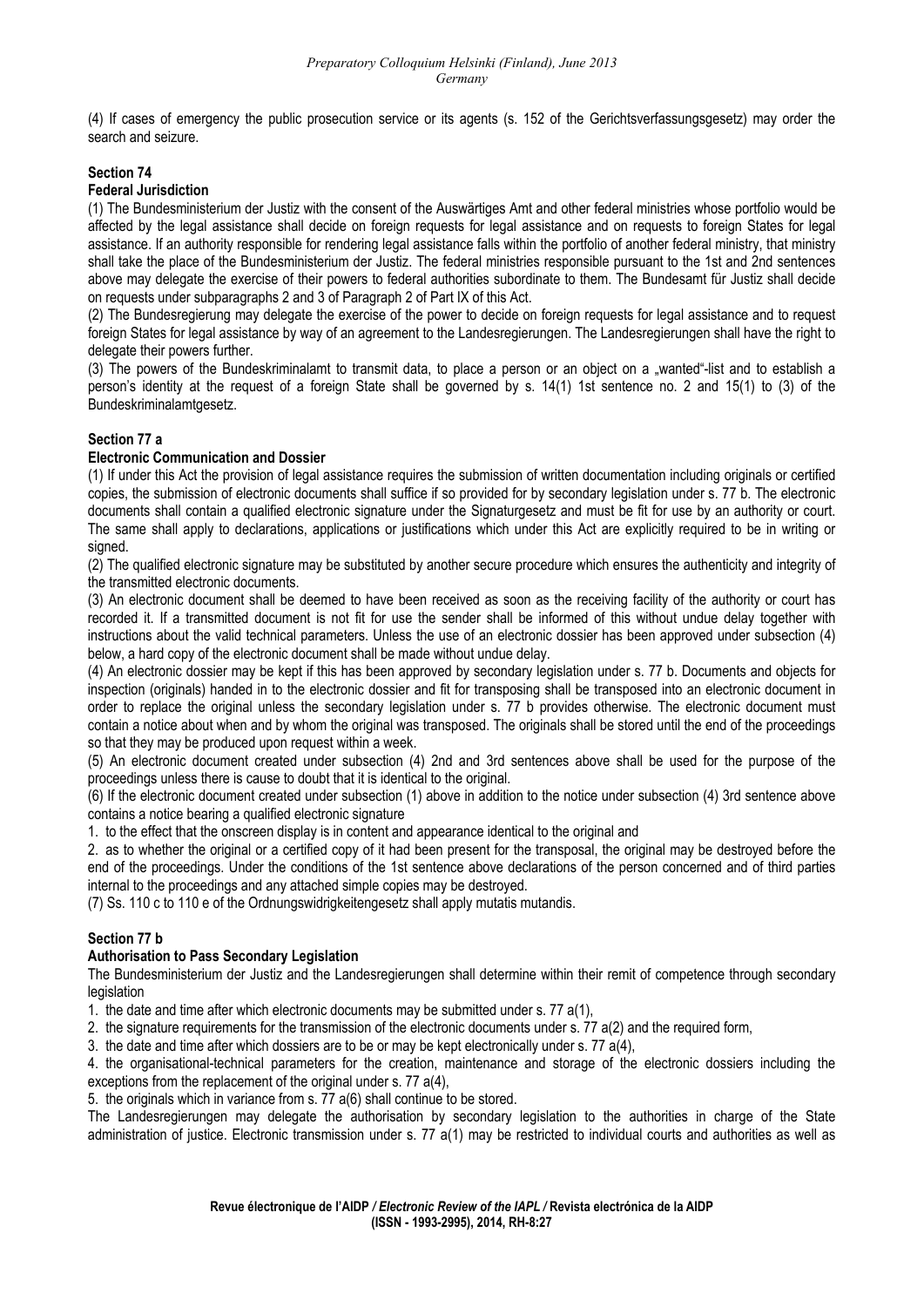proceedings. The use of an electronic dossier under s. 77 a(4) may be restricted to proceedings before individual authorities or to different stages of proceedings.

Section 92

Data Transmission Without Request

(1) To the extent that an international agreement so provides public authorities may transmit without request personal data that give rise to the suspicion that an offence has been committed, to public authorities of another Member State of the European Union as well as organs and institutions of the European Communities, if

1. a transmission without request to a German court or prosecution service were permissible and

2. the transmission is useful in

a) initiating criminal proceedings in another Member State or

- b) assisting criminal proceedings already pending there and
- 3. the authority to whom the data are transmitted has jurisdiction for the measures under no.2 above.
- (2) S. 61 a(2) to (4) shall apply mutatis mutandis.

[nicht aktuell §§ 92 – 92c IRG]

### **Section 94**

#### **Requests for Freezing, Seizure and Search**

(1) Ss. 58(3) and 67 shall apply to requests pursuant to Council Framework Decision 2003/577/JHA of 22 July 2003 on the execution in the European Union of orders freezing property or evidence (OJ L 196/45) with the proviso

1. that double criminality shall not need to be established if the offence on which the request is based is under the law of the requesting State punishable by a custodial sanction with a maximum term of no less than three years and is listed in one of the categories of offences listed in article 3(2) of the Council Framework Decision 2003/577/JHA,

2. that a request in tax, duties, customs and currency matters shall also be admissible if the German law does not provide for equivalent taxes or duties or does not contain similar tax, duties, customs or currency provisions as the law of the requesting Member State.

(2) The granting of requests under subsection (1) above shall be inadmissible if

1. a ban on seizure exists pursuant to s. 77(1) in conjunction with s. 97 of the Strafprozessordnung or

2. the convicted person has already been finally tried for the same offence on which the request is based by another State than the requesting Member State provided that the sanction has already been enforced, is currently being enforced or can no longer be enforced under the law of the convicting State.

This shall not apply if the request serves the preparation of an order for confiscation or deprivation and if deprivation or confiscation could have been ordered separately under s. 76 a of the Strafgesetzbuch.

(3) The granting of requests for measures under s. 58(3) and s. 67 may be stayed as long as

1. it could jeopardise ongoing criminal investigations and

2. the objects to which the request attaches have been seized or otherwise secured for other criminal proceedings.

### **Section 97**

#### **Requests for Pieces of Evidence**

S. 94(1) shall apply mutatis mutandis to requests by Member States for the handing over of objects which may serve as evidence in proceedings in the requesting Member State and which may be seized or otherwise secured pursuant to Council Framework Decision 2003/577/JHA of 22 July 2003 on the execution in the European Union of orders freezing property or evidence.

### **Telemedia Act** (Telemediengesetz)

*Full citation: The Act was adopted by the Bundestag as Article 1 of the Act of 26 February 2007 I 179. It entered into force on 1 March 2007 pursuant to Article 5 sentence 1 of this Act in conjunction with the Notification of 1 March 2007 I 251 (Federal Gazette I, p. 179)* 

### **Section 7 General principles**

(1) Service providers shall be responsible for their own information which they keep ready for use, in accordance with general legislation.

.. . (2) Service providers within the meaning of Sections 8 to 10 are not required to monitor the information transmitted or stored by them or to search for circumstances indicating an illegal activity. This shall be without prejudice to obligations to remove or disable access to information under general legislation, even where the service provider does not bear responsibility pursuant to Sections 8 to 10. Privacy of telecommunications pursuant to Section 88 of the Telecommunications Act must be maintained.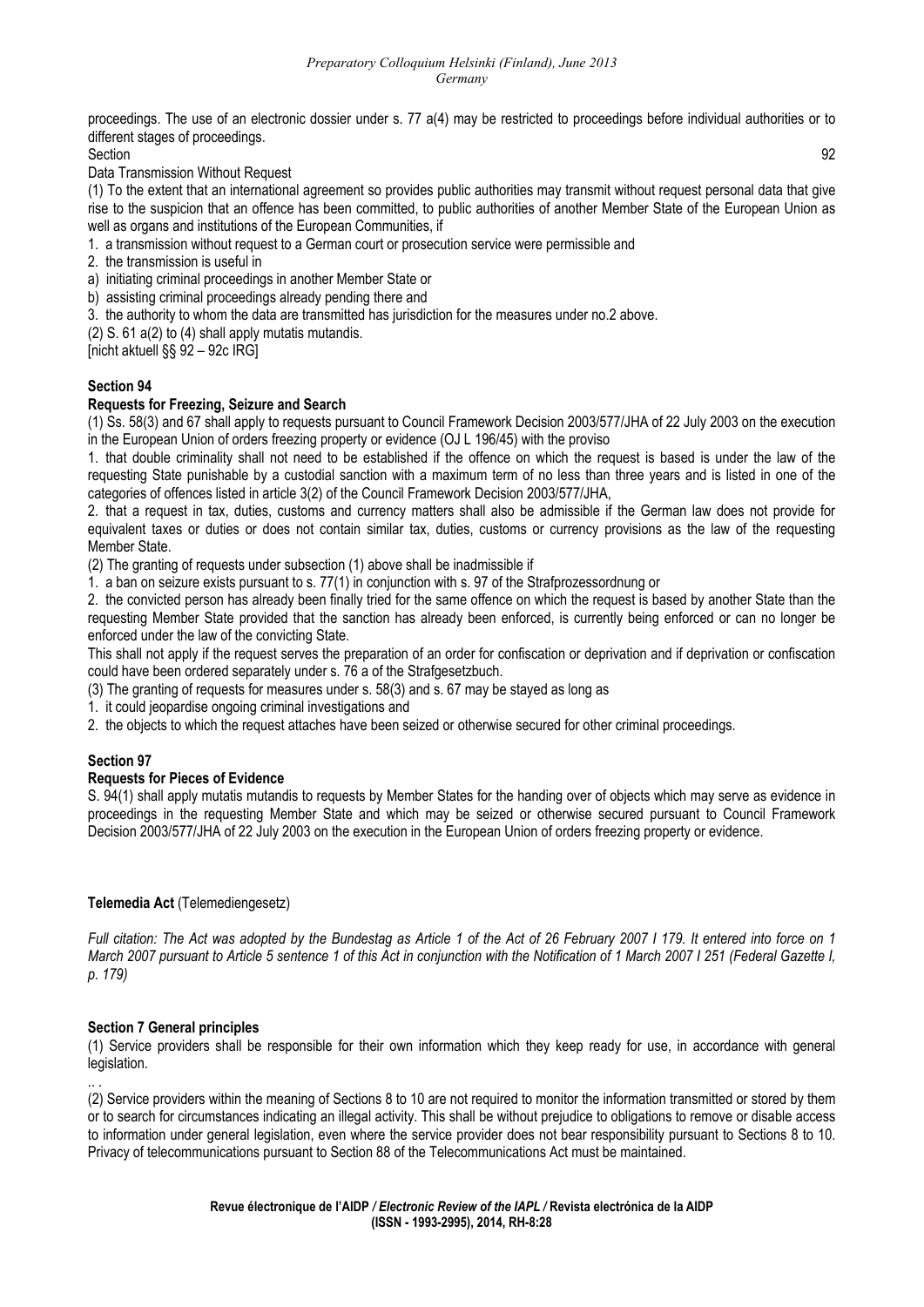#### **Section 8 Acting as a conduit of information**

(1) Service providers shall not be responsible for the information of third parties which they transmit in a communication network or to which they give access, as long as they

1. have not initiated the transmission,

2. have not selected the addressee of the transmitted information, and

3. have not selected or modified the transmitted information.

Sentence 1 shall not apply when the service provider deliberately works together with a recipient of his service to commit illegal acts. (2) The transmission of information pursuant to Sub-section 1 and the provision of access to it includes the automatic, intermediate and transient storage of this information, in so far as this takes place for the sole purpose of carrying out the transmission in the communication network and the information is not stored for any period longer than is reasonably necessary for the transmission.

#### **Section 9 Temporary storage for the accelerated transmission of information**

Service providers shall not be responsible for automatic, intermediate and temporary storage which serves the sole purpose of making more efficient the information's onward transmission to other recipients on their request, as long as they do not modify the information,

comply with conditions on access to the information,

comply with rules regarding the updating of the information, specified in a manner

widely recognised and used by industry.

do not interfere with the lawful use of technology, stipulated in widely recognised and

used industrial standards, to obtain data on the use of the information, and

act expeditiously to remove or to disable access to the information they have stored

within the meaning of this provision upon obtaining knowledge of the fact that the information at the initial source of the transmission has been removed from the network

.. .

or that access to it has been disabled, or that a court or administrative authority has

ordered such removal or disablement. Section 8 (1) sentence 2 applies mutatis mutandis.

#### **Section 10 Storing of information**

Service providers shall not be responsible for the information of third parties which they store for a recipient of a service, as long as they have no knowledge of the illegal activity or the information and, as regards claims for damages, are not aware of any facts or circumstances from which the illegal activity or the information is apparent, or upon obtaining such knowledge, have acted expeditiously to remove the information or to disable access to it. Sentence 1 shall not apply when the recipient of the service is acting under the authority or control of the service provider.